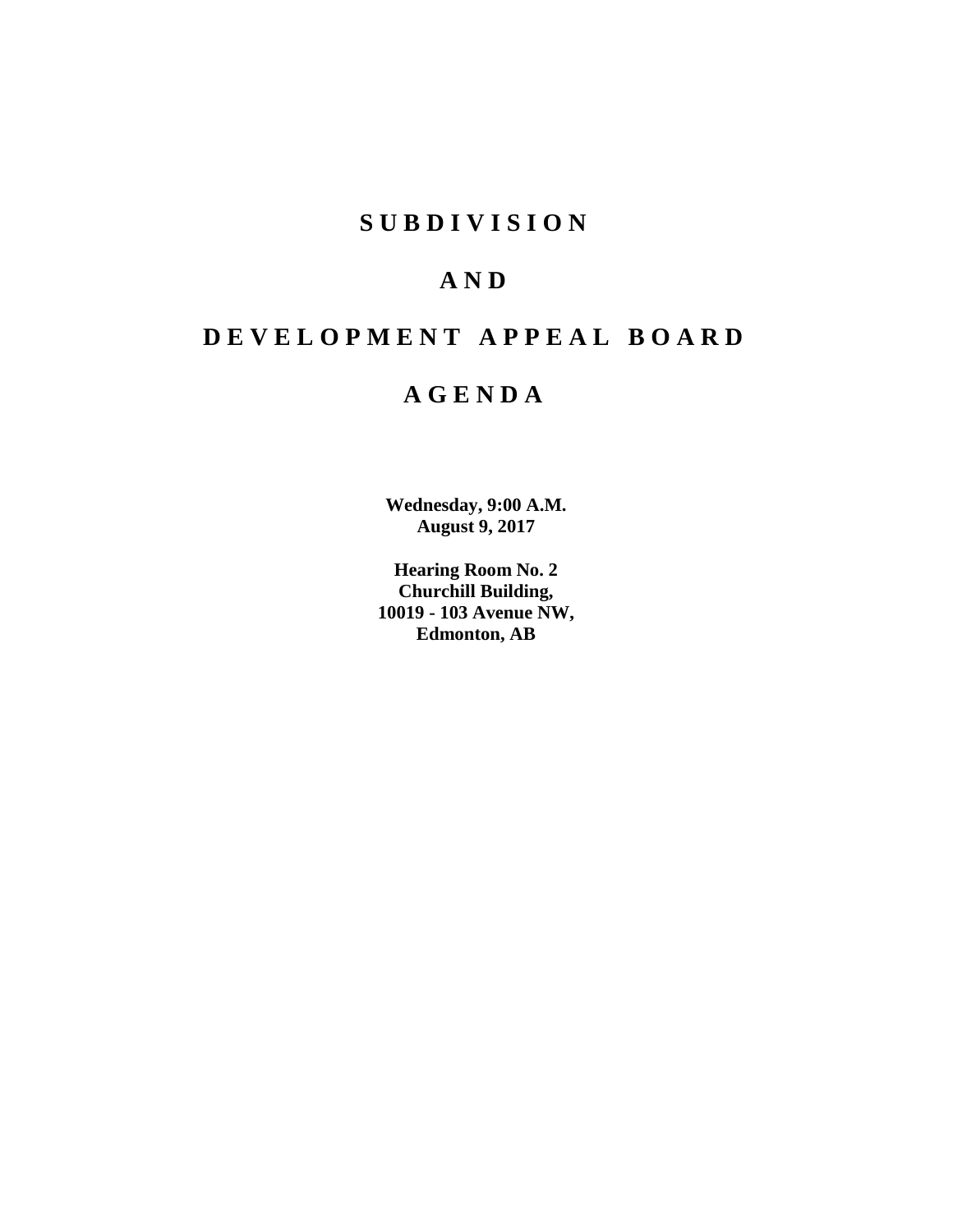# **SUBDIVISION AND DEVELOPMENT APPEAL BOARD HEARING ROOM NO. 2**

| I                                                                                                                                             | 9:00 A.M.  | SDAB-D-17-141       | Comply with an Order to:                                                                                                                                                                                                                                                                                                                                                                                                                                                                                   |  |  |  |
|-----------------------------------------------------------------------------------------------------------------------------------------------|------------|---------------------|------------------------------------------------------------------------------------------------------------------------------------------------------------------------------------------------------------------------------------------------------------------------------------------------------------------------------------------------------------------------------------------------------------------------------------------------------------------------------------------------------------|--|--|--|
|                                                                                                                                               |            |                     | 1. Revert the building back to a Semi-detached<br>house by decommissioning the Dwellings in the<br>Basement. To decommission you must:<br>-Remove the keyed lock separation between the<br>upstairs and downstairs floors;<br>-Remove all cooking facilities from the Basement,<br>including the stoves, hot plates, cook tops,<br>toaster ovens, or similar units;<br>-Remove the electrical outlets for the stoves;<br>-Remove the breakers from the electrical panels<br>associated with these outlets. |  |  |  |
|                                                                                                                                               |            |                     | <b>AND</b>                                                                                                                                                                                                                                                                                                                                                                                                                                                                                                 |  |  |  |
|                                                                                                                                               |            |                     | 2. Ensure the occupancy for each side of the Semi-<br>detached house does not exceed the regulations for a<br>single Household, as outlined under Section 6.1(55)<br>of the Edmonton Zoning Bylaw 12800.                                                                                                                                                                                                                                                                                                   |  |  |  |
|                                                                                                                                               |            |                     | This Order is to be complied with on or before<br>August 4, 2017.                                                                                                                                                                                                                                                                                                                                                                                                                                          |  |  |  |
|                                                                                                                                               |            |                     | 10333 - 150 Street NW, 10335 - 150 Street NW<br>Project No.: 184916844-001                                                                                                                                                                                                                                                                                                                                                                                                                                 |  |  |  |
|                                                                                                                                               |            |                     |                                                                                                                                                                                                                                                                                                                                                                                                                                                                                                            |  |  |  |
| $\mathop{\mathrm{II}}$                                                                                                                        | 10:30 A.M. | SDAB-D-17-142       | Install (1) Minor Digital On-premises Off-premises<br>Freestanding Sign (2 Digital panels 14.6m x 4.2m)<br>facing E/W) (IMAGINE OUTDOOR-Homenuk<br>Farm Partnership)                                                                                                                                                                                                                                                                                                                                       |  |  |  |
|                                                                                                                                               |            |                     | 19060 - 118A Avenue NW<br>Project No.: 246857540-001                                                                                                                                                                                                                                                                                                                                                                                                                                                       |  |  |  |
| <b>NOTE:</b><br>Unless otherwise stated, all references to "section numbers" refer to the<br>authority under the Edmonton Zoning Bylaw 12800. |            |                     |                                                                                                                                                                                                                                                                                                                                                                                                                                                                                                            |  |  |  |
| <u>ITEM I: 9:00 A.M.</u>                                                                                                                      |            | FILE: SDAB-D-17-141 |                                                                                                                                                                                                                                                                                                                                                                                                                                                                                                            |  |  |  |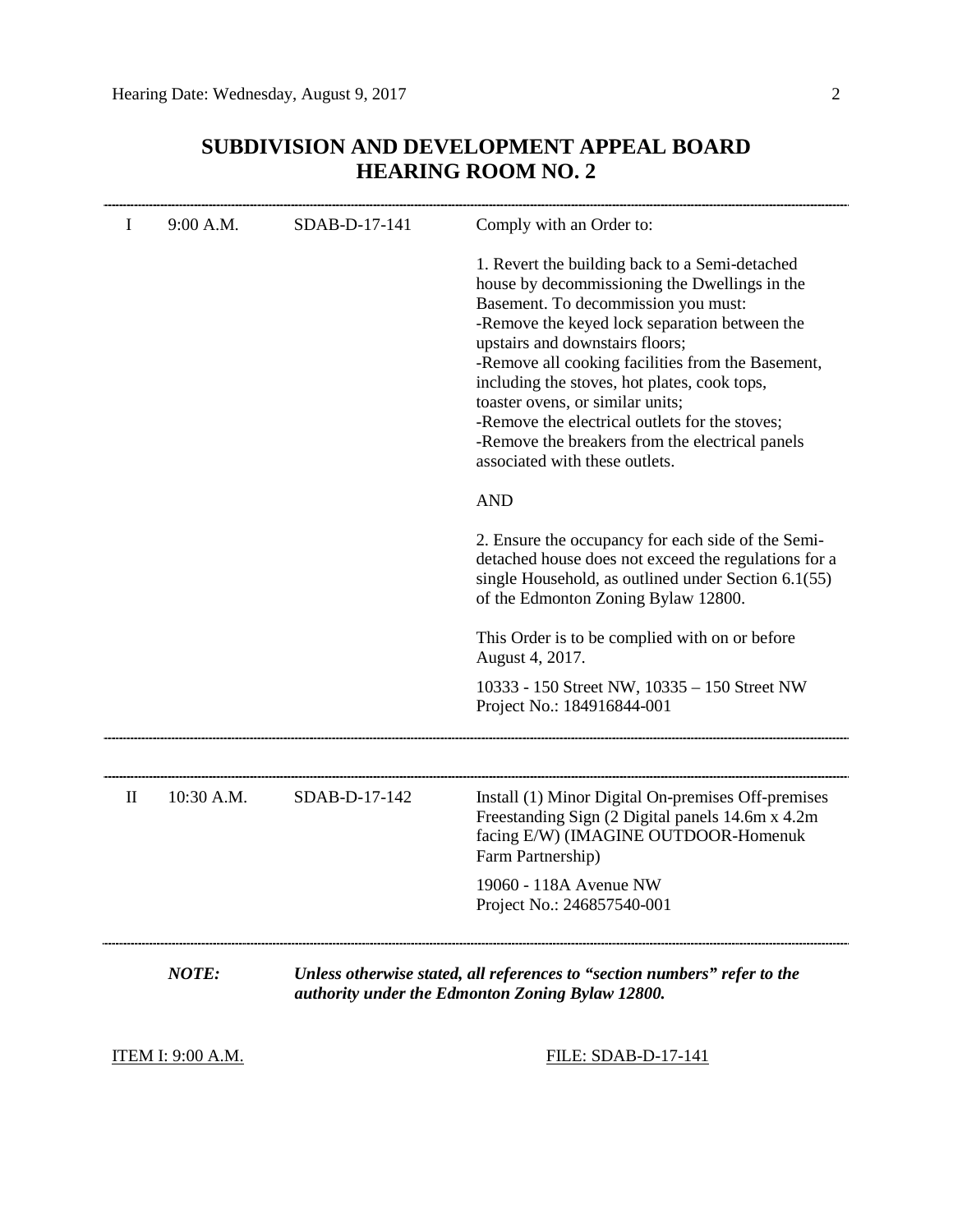# AN APPEAL FROM THE DECISION OF THE DEVELOPMENT OFFICER

APPELLANT:

APPLICATION NO.: 184916844-001

ORDER TO: 1. Revert the building back to a Semidetached house by decommissioning the Dwellings in the Basement. To decommission you must: -Remove the keyed lock separation between the upstairs and downstairs floors; -Remove all cooking facilities from the Basement, including the stoves, hot

plates, cook tops, toaster ovens, or similar units;

-Remove the electrical outlets for the stoves;

-Remove the breakers from the electrical panels associated with these outlets.

# AND

2. Ensure the occupancy for each side of the Semi-detached house does not exceed the regulations for a single Household, as outlined under Section 6.1(55) of the Edmonton Zoning Bylaw 12800.

This Order is to be complied with on or before August 4, 2017.

| DECISION OF THE<br>DEVELOPMENT AUTHORITY: | Order Issued  |
|-------------------------------------------|---------------|
| DECISION DATE:                            | June 27, 2017 |
| DATE OF APPEAL:                           | July 17, 2017 |

MUNICIPAL DESCRIPTION OF SUBJECT PROPERTY: 10333 - 150 Street NW

10335 - 150 Street NW

LEGAL DESCRIPTION: Plan 1220634 Units 1-2, Condo Common Area (Plan 1220634)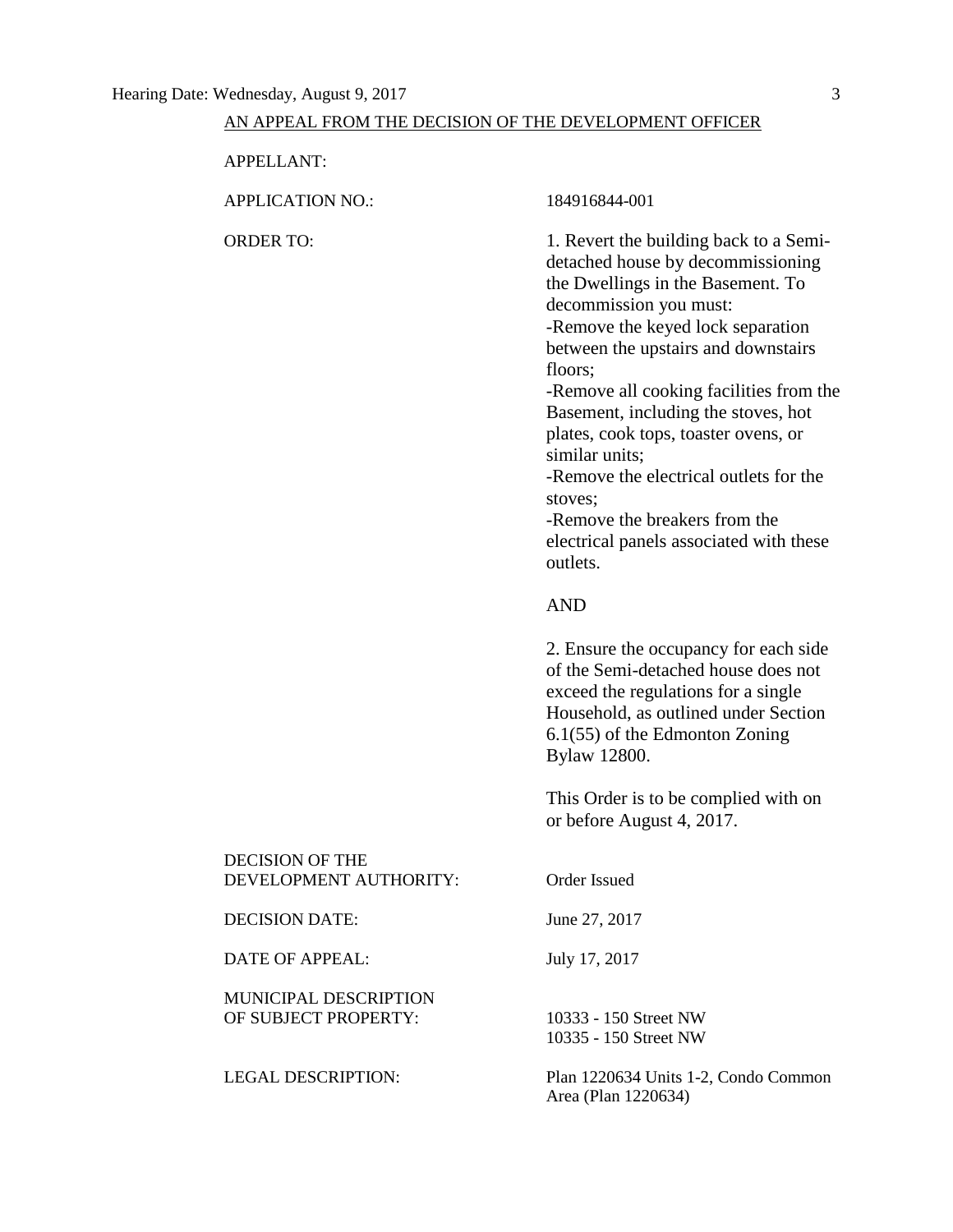| ZONE:           | (RF2) Low Density Infill Zone        |
|-----------------|--------------------------------------|
| OVERLAY:        | Mature Neighbourhood Overlay         |
| STATUTORY PLAN: | Jasper Place Area Redevelopment Plan |

# *Grounds for Appeal*

The Appellant provided the following reasons for appealing the decision of the Development Authority:

> I am submitting an appeal of Stop Order 184916844-001. This Stop Order was issued June 27, 2017. The Appeal is filed late as I thought weekends and holidays were not counted in the time frame for an Appeal. Initially the Appeal was filed on Thursday July 13, 2017 but I filed the Appeal on the Permit when it should have been filed on the Stop order. There was a computer/IT issue that prevented me from resubmitting it on Friday which I was working closely with both the Compliance office and the SDAB office and we were not able to resolve it. Then just before 4:00 pm Matt from SDAB said I should come down to the City to file it before 4:30 pm and I was not able to make it, both based on the location as my method of transportation was walking, LRT and/or bus plus I had an appointment for 4:00 pm with my lawyer.

> The Stop Order originates from a follow up inspection from a 2014 permit issued. At the time there was changes being made within the Bylaws and Summer Kitchens were allowed to they were not allowed. The Development Officer Graham Clark verbally agreed the Summer Kitchen could be left in place. Then the paperwork that followed said no. Subsequently two sets of drawings were submitted for the permit, the last one without a Summer Kitchen submitted under duress.

> It is the homeowner's request to accept this Appeal and also to respectfully request they allow the Summer Kitchen.

### *General Matters*

# **Appeal Information:**

The *Municipal Government Act*, RSA 2000, c M-26 states the following: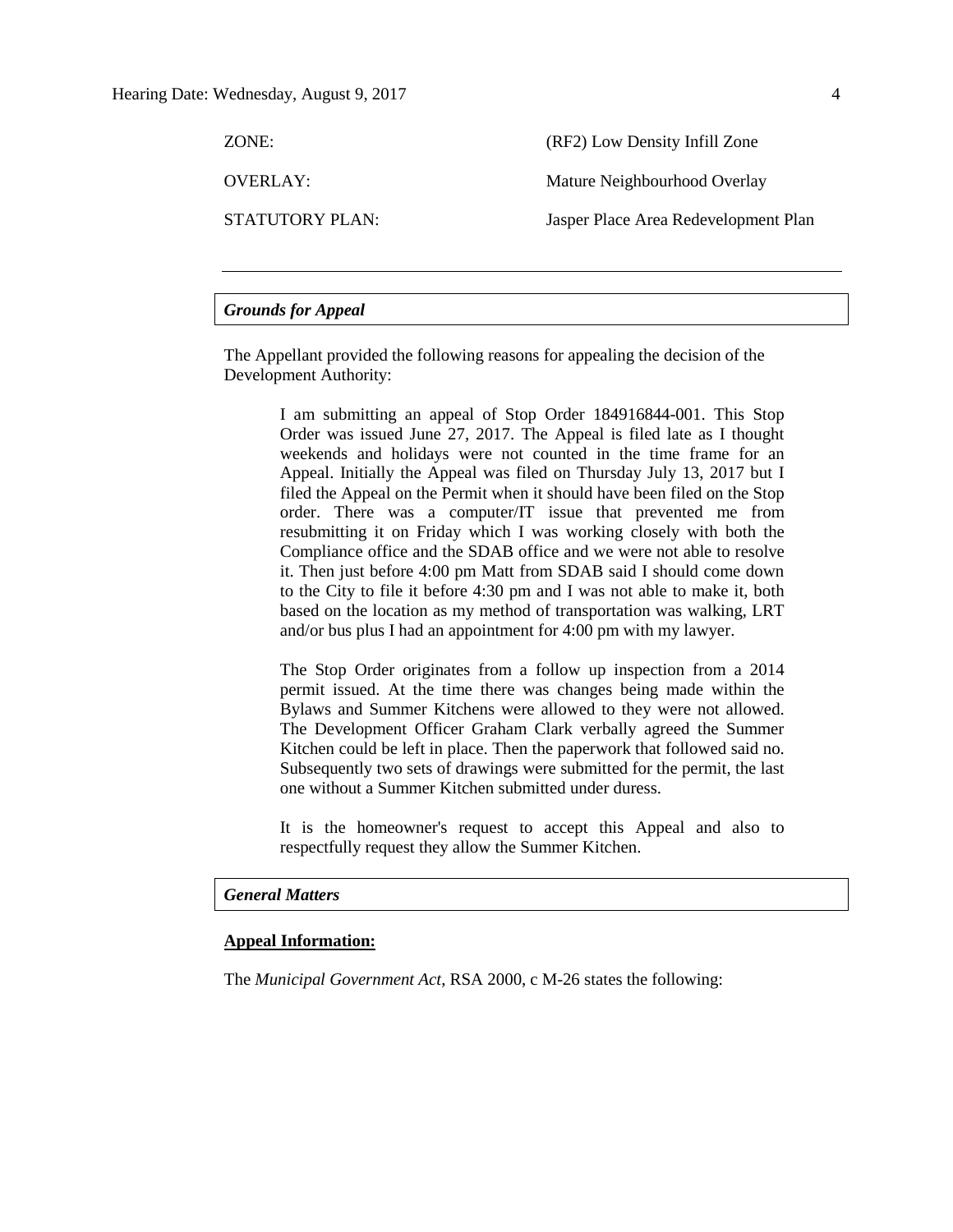#### **Stop Order**

**645(1)** Despite [section 545,](https://www.canlii.org/en/ab/laws/stat/rsa-2000-c-m-26/latest/rsa-2000-c-m-26.html%23sec545_smooth) if a development authority finds that a development, land use or use of a building is not in accordance with

- (a) this Part or a land use bylaw or regulations under this Part, or
- (b) a development permit or subdivision approval,

the development authority may act under subsection (2).

**(2)** If subsection (1) applies, the development authority may, by written notice, order the owner, the person in possession of the land or building or the person responsible for the contravention, or any or all of them, to

- (a) stop the development or use of the land or building in whole or in part as directed by the notice,
- (b) demolish, remove or replace the development, or
- (c) carry out any other actions required by the notice so that the development or use of the land or building complies with this Part, the land use bylaw or regulations under this Part, a development permit or a subdivision approval,

within the time set out in the notice.

**(3)** A person who receives a notice referred to in subsection (2) may appeal to the subdivision and development appeal board in accordance with [section 685.](https://www.canlii.org/en/ab/laws/stat/rsa-2000-c-m-26/latest/rsa-2000-c-m-26.html%23sec685_smooth)

#### **Permit**

**683** Except as otherwise provided in a land use bylaw, a person may not commence any development unless the person has been issued a development permit in respect of it pursuant to the land use bylaw.

### **Grounds for Appeal**

**685(1)** If a development authority

- (a) fails or refuses to issue a development permit to a person,
- (b) issues a development permit subject to conditions, or
- (c) issues an order under section 645,

the person applying for the permit or affected by the order under section 645 may appeal to the subdivision and development appeal board.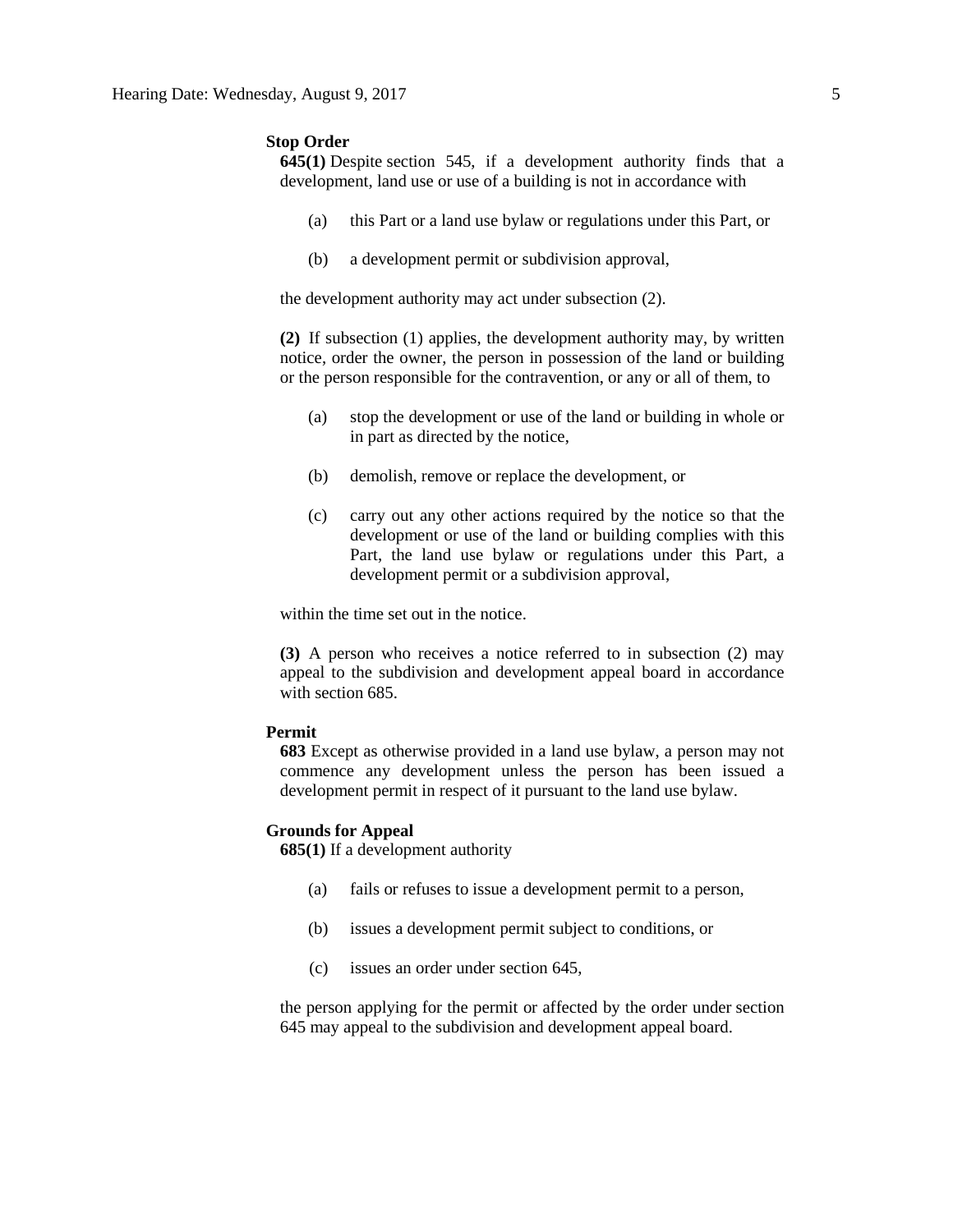#### **Appeals**

- **686(1)** A development appeal to a subdivision and development appeal board is commenced by filing a notice of the appeal, containing reasons, with the board within 14 days,
	- (a) in the case of an appeal made by a person referred to in section 685(1), after
		- (i) the date on which the person is notified of the order or decision or the issuance of the development permit, or
		- …

#### **Hearing and Decision**

**687(3)** In determining an appeal, the subdivision and development appeal board

…

(a.1) must comply with the land use policies and statutory plans and, subject to clause (d), the land use bylaw in effect;

…

- (c) may confirm, revoke or vary the order, decision or development permit or any condition attached to any of them or make or substitute an order, decision or permit of its own;
- (d) may make an order or decision or issue or confirm the issue of a development permit even though the proposed development does not comply with the land use bylaw if, in its opinion,
	- (i) the proposed development would not
		- (A) unduly interfere with the amenities of the neighbourhood, or
		- (B) materially interfere with or affect the use, enjoyment or value of neighbouring parcels of land,
	- and
	- (ii) the proposed development conforms with the use prescribed for that land or building in the land use bylaw.

### **General Provisions from the** *Edmonton Zoning Bylaw:*

Under section 120.2(5), **Semi-detached Housing** is a **Permitted Use** in the (RF2) Low Density Infill Zone.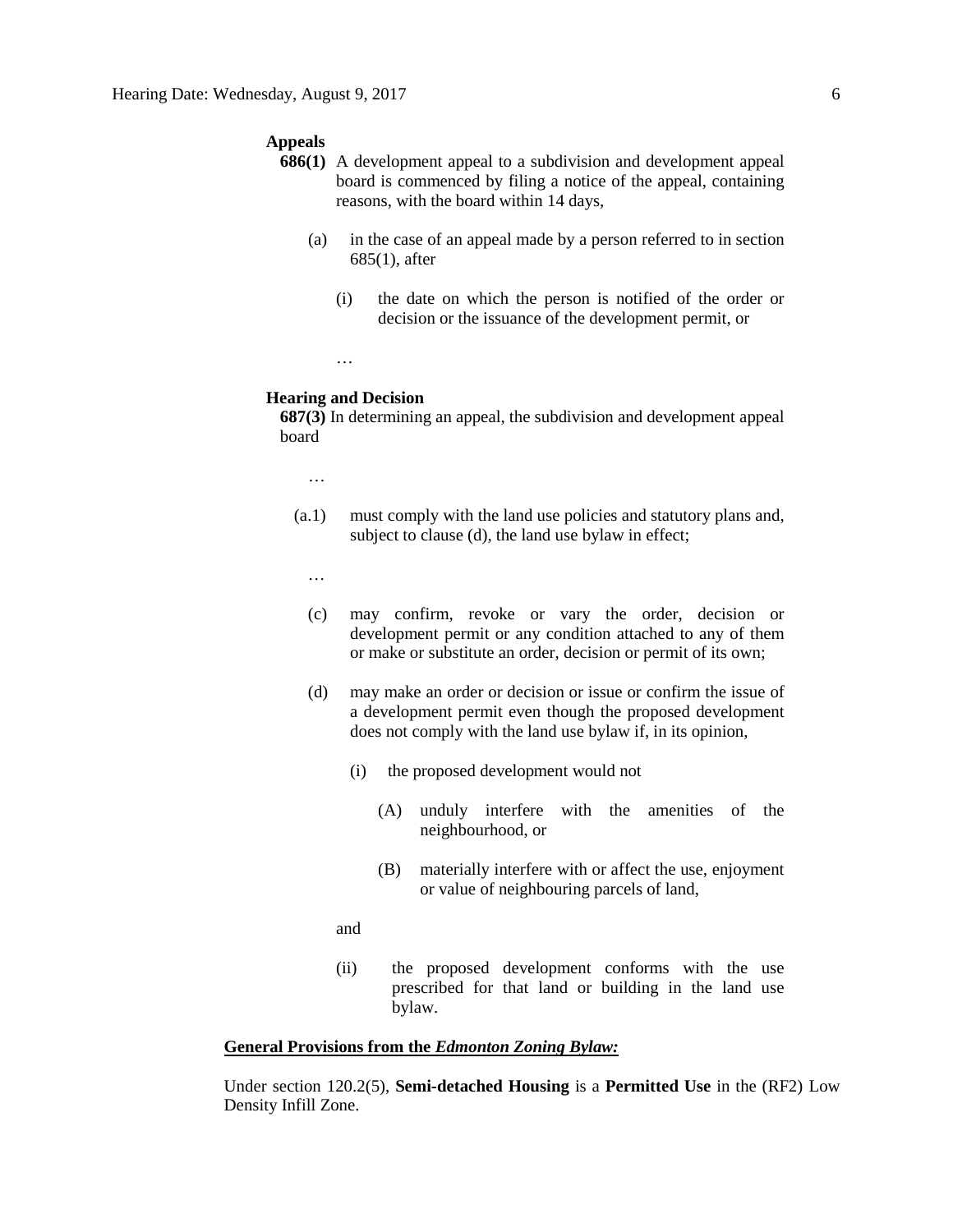#### Under section 7.2(8), **Semi-detached Housing** means:

development consisting of a building containing only two Dwellings joined in whole or in part at the side or rear with no Dwelling being placed over another in whole or in part. Each Dwelling has separate, individual, and direct access to Grade. This type of development is designed and constructed as two Dwellings at the time of initial construction of the building. This Use does not include Secondary Suites or Duplexes.

Under sections 120.2 and 120.3 of the (RF2) Low Density Infill Zone, **Apartment Housing** is **neither** a Permitted Use **nor** a Discretionary Use.

Under section 7.2(1), **Apartment Housing** means:

development consisting of one or more Dwellings contained within a building in which the Dwellings are arranged in any horizontal or vertical configuration, which does not conform to the definition of any other Residential Use.

Under section 7.2(7), **Secondary Suite** means:

development consisting of a Dwelling located within, and Accessory to, a structure in which the principal Use is Single Detached Housing. A Secondary Suite has cooking facilities, food preparation, sleeping and sanitary facilities which are physically separate from those of the principal Dwelling within the structure. A Secondary Suite also has an entrance separate from the entrance to the principal Dwelling, either from a common indoor landing or directly from the side or rear of the structure. This Use includes the development or Conversion of Basement space or above Grade space to a separate Dwelling, or the addition of new floor space for a Secondary Suite to an existing Single Detached Dwelling. This Use does not include Apartment Housing, Duplex Housing, Garage Suites, Garden Suites, Semi-detached Housing, Lodging Houses, Blatchford Lane Suites, Blatchford Accessory Suites, or Blatchford Townhousing.

Under section 6.1(32), **Dwelling** means:

a self contained unit comprised of one or more rooms accommodating sitting, sleeping, sanitary facilities, and a principal kitchen for food preparation, cooking, and serving. A Dwelling is used permanently or semi-permanently as a residence for a single Household.

Under section 6.1(57), **Household** means:

i. one or more persons related by blood, adoption, foster care, marriage relationship; or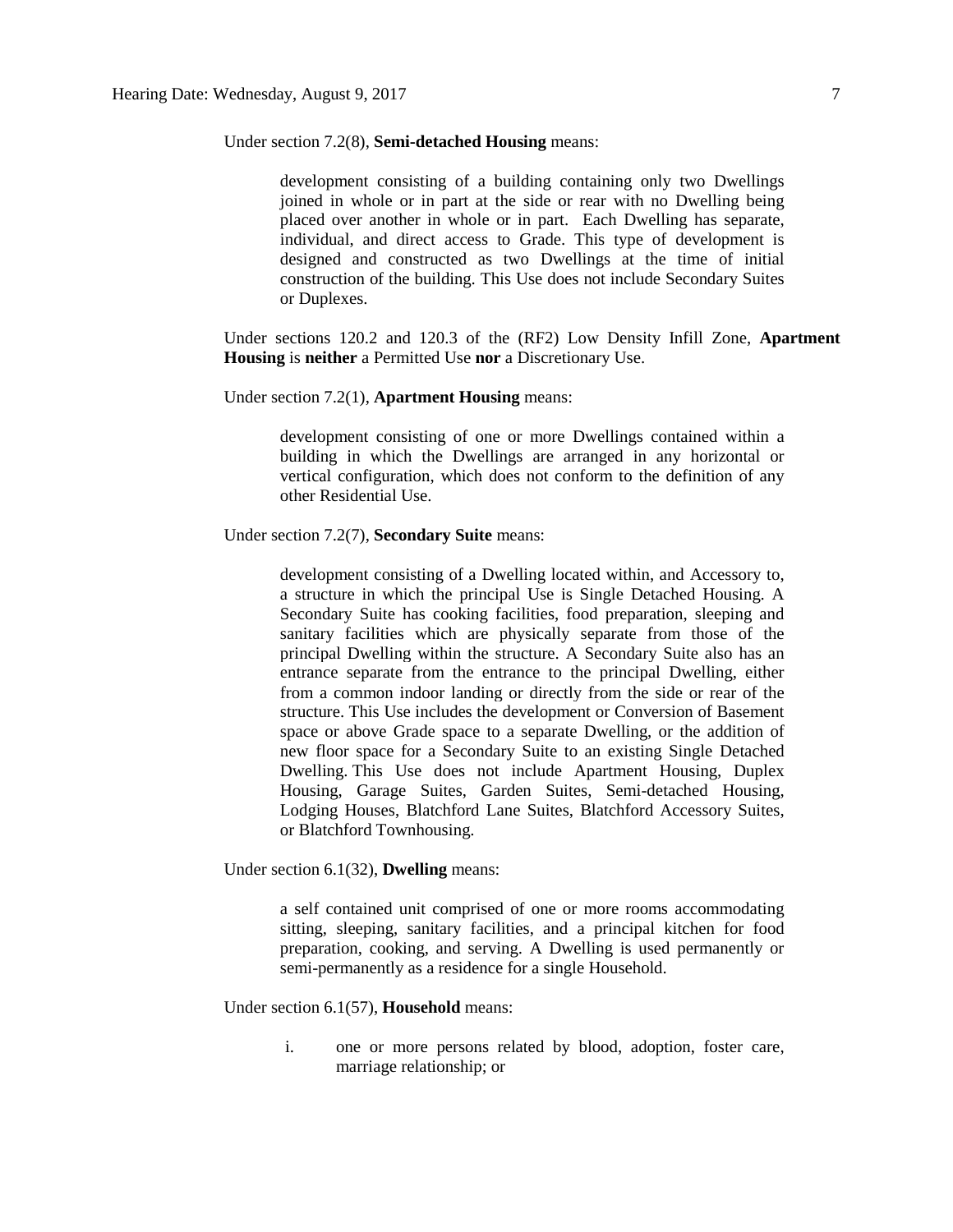ii. a maximum of three unrelated persons;

all living together as a single social and economic housekeeping group and using cooking facilities shared in common.

For the purposes of this definition, two people living together in an adult interdependence relationship shall be deemed to be in a marriage relationship and each of the relatives of the parties to an adult interdependence relationship shall be considered to be related to the partners and to the other relatives thereof. One domestic worker or one boarder may be deemed the equivalent of a blood relative.

#### Section 120.1 states that the **General Purpose** of the **(RF2) Low Density Infill Zone** is:

to retain Single Detached Housing, while allowing infill on narrow lots, including Secondary Suites under certain conditions.

Section 814.1 states that the **General Purpose** of the **Mature Neighbourhood Overlay** is:

to ensure that new low density development in Edmonton's mature residential neighbourhoods is sensitive in scale to existing development, maintains the traditional character and pedestrian-friendly design of the streetscape, ensures privacy and sunlight penetration on adjacent properties and provides opportunity for discussion between applicants and neighbouring affected parties when a development proposes to vary the Overlay regulations.

### *Approval Required for Development*

Section 5 states:

5.1 No Person:

- 1. shall commence, or cause or allow to be commenced, a Development without a development Permit therefor issued under the provisions of Section 12 of this Bylaw; or
- 2. shall carry on, or cause or allow to be carried on a development without a Development Permit therefor issued under Section 12 of this Bylaw.

### *Offences*

Section 23.1(2) states:

If a Development Permit is required but has not been issued, or is not valid under this Bylaw, it is an offence for any person;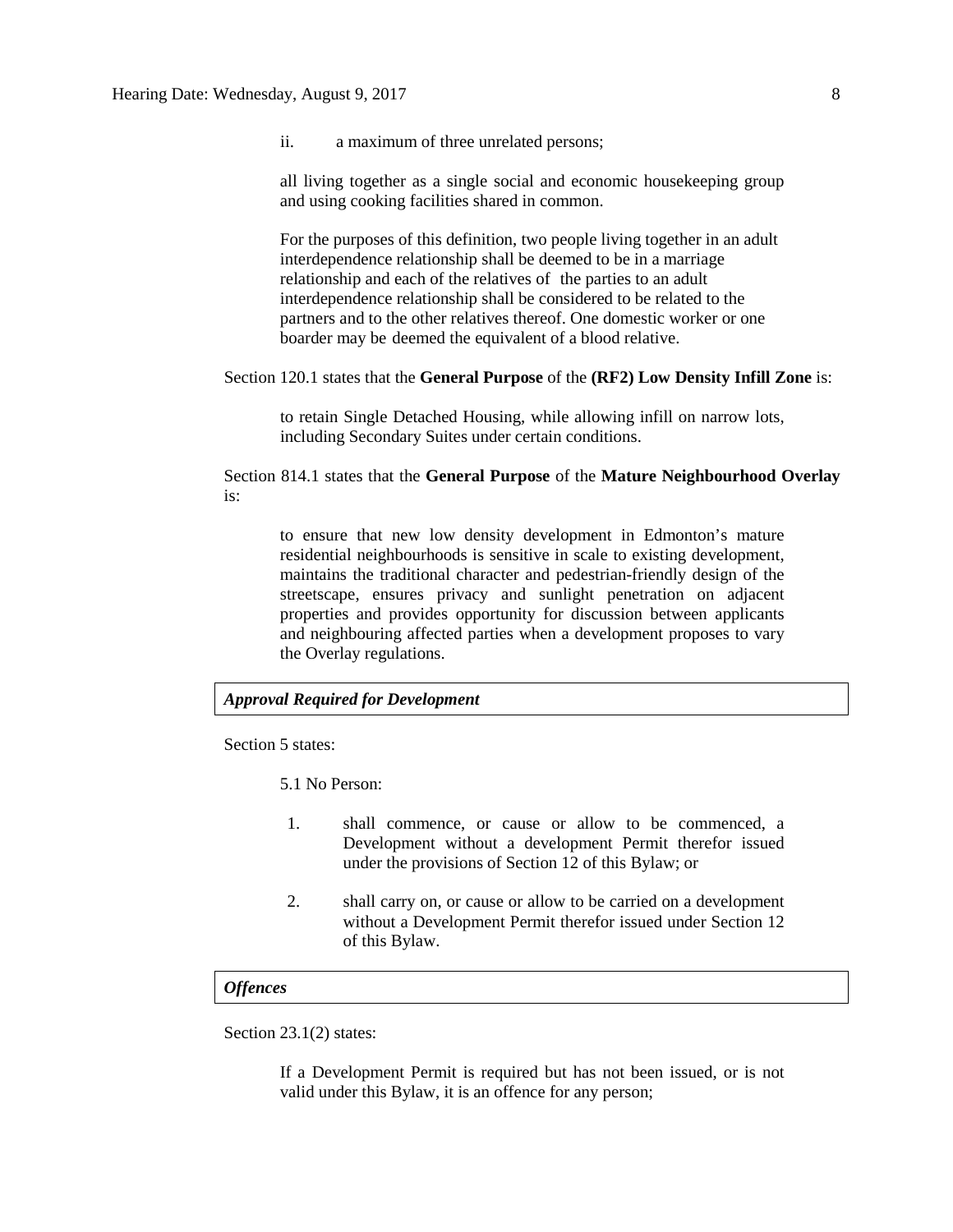- a. to construct a building or structure;
- b. to make an addition or alteration thereto;
- c. to commence a Use or change of intensity of Use; or
- d. to place a Sign on land.

### Notice to Applicant/Appellant

\_\_\_\_\_\_\_\_\_\_\_\_\_\_\_\_\_\_\_\_\_\_\_\_\_\_\_\_\_\_\_\_\_\_\_\_\_\_\_\_\_\_\_\_\_\_\_\_\_\_\_\_\_\_\_\_\_\_\_\_\_\_\_\_\_\_

Provincial legislation requires that the Subdivision and Development Appeal Board issue its official decision in writing within fifteen days of the conclusion of the hearing. Bylaw No. 11136 requires that a verbal announcement of the Board's decision shall be made at the conclusion of the hearing of an appeal, but the verbal decision is not final nor binding on the Board until the decision has been given in writing in accordance with the *Municipal Government Act.*

\_\_\_\_\_\_\_\_\_\_\_\_\_\_\_\_\_\_\_\_\_\_\_\_\_\_\_\_\_\_\_\_\_\_\_\_\_\_\_\_\_\_\_\_\_\_\_\_\_\_\_\_\_\_\_\_\_\_\_\_\_\_\_\_\_\_\_\_\_\_\_\_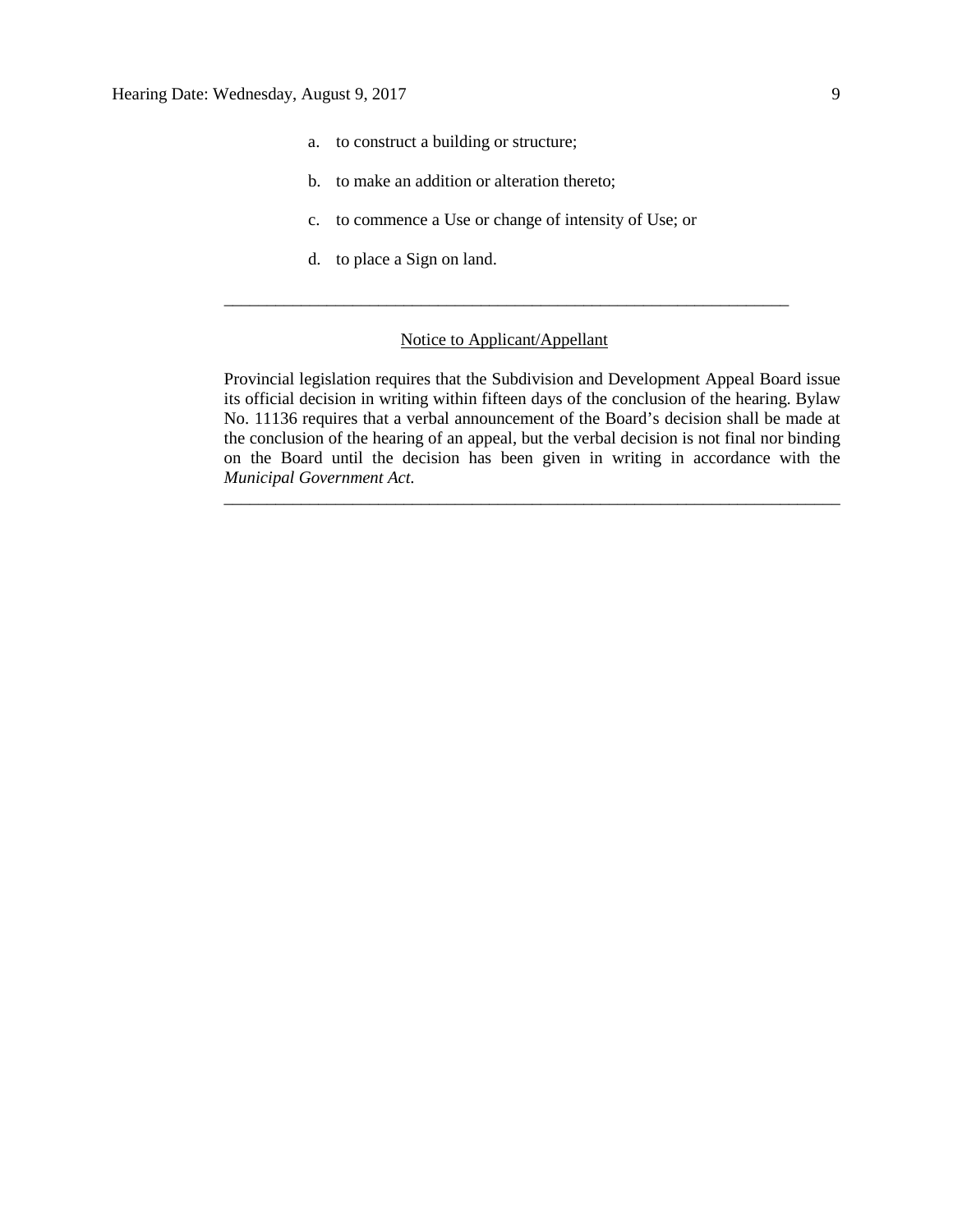Sustainable Development | City of Edmonton Development Services Branch

Development Compliance and Inquiries Unit

5th Floor, Edmonton Tower 10111 104 Avenue NW Edmonton, AB T5J 0J4 Canada edmonton.ca/developmentcompliance



June 27, 2017

Our File: 184916844-001

#### MUNICIPAL GOVERNMENT ACT ORDER

Dear Sir/Madam:

A check with the Land Titles Office discloses that you are the registered owner of the property located at 10333 & 10335 - 150 STREET NW, legally described as Condo Common Area Plan 1220634, units 1-2. This property is zoned RF2 (Low Density Infill Zone) in accordance with Section 120 of the Edmonton Zoning Bylaw. The purpose of this Zone is to retain Single Detached Housing, while allowing infill on narrow lots, including Secondary Suites under certain conditions. Currently a Semi-detached building with Basement Developments is approved at the property.

On January 10, 2014 Development Permit 148347828-001 was issued to construct Interior Alterations (basement development, NOT to be used as a Secondary Suite) at 10333 - 150 Street NW. On May 15, 2014 Development Permit 120185340-002 was issued to construct Interior Alterations (basement development, NOT to be used as a Secondary Sulte) at 10335 -150 Street.

Development Permit 120185340-002 was approved subject to conditions. Two of these conditions are:

1. The basement shall be developed as per approved floor plans, and no stove shall be installed in the basement.

2. There shall be no lock separation between the basement floor and the main floor.

#### ZONING BYLAW INFRACTION:

On December 13, 2016 Development Compliance Officer Brendan Bolstad from the City of Edmonton having Authority to exercise development powers under Section 542 of the Municipal Government Act R.S.A. 2000, conducted an interior land-use inspection of the dwelling noted above.

Our investigation revealed that additional Dwellings have been built at Basement level on both sides of the Semi-detached house. This is a contravention of the development permit conditions, which state: "The basement NOT to be used as an additional Dwelling as defined in Edmonton Zoning Bylaw 12800." The definition of a Dwelling, along with other applicable definitions has been included on the following pages with this Order.

Page 1 of 5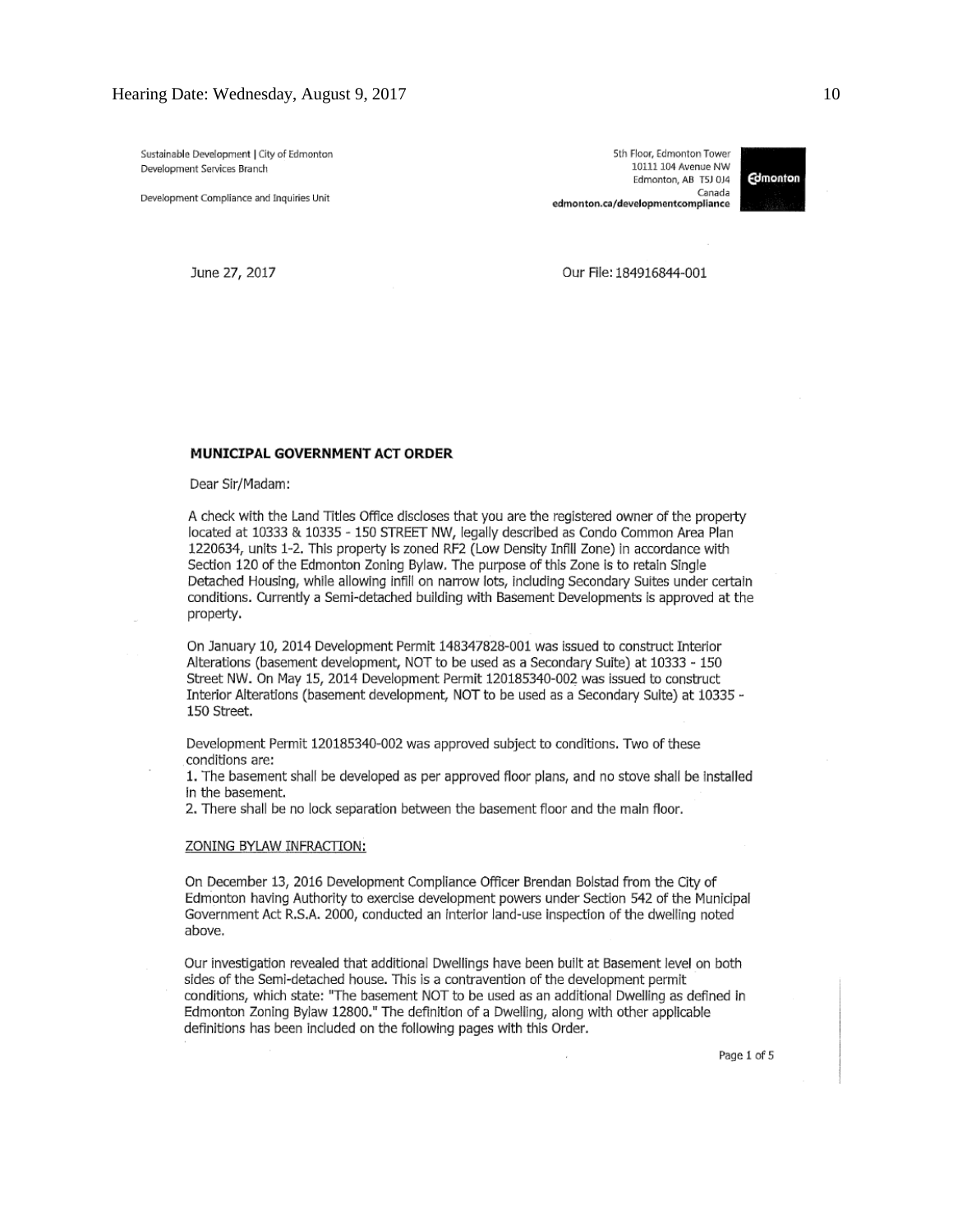As Dwellings are not permitted to be above or below another Dwelling in a Semi-detached house, the current state of the building is considered a 4 Dwelling Apartment House. The City of Edmonton has not issued a development permit for an Apartment House at this property, which is contrary to Section 683 of the Municipal Government Act, R.S.A. 2000, c.M-26.1 and Section 23.1(2) of the Edmonton Zoning Bylaw 12800. Furthermore, the physical lock separation between floors and cooking facilities in the Basement contravene the conditions on Development Permit 120185340-002. Finally, Apartment Housing is not a listed Use in the RF2 zone.

#### ORDER:

Pursuant to Section 645 of the Municipal Government Act, R.S.A. 2000, YOU ARE HEREBY ORDERED TO:

1. Revert the building back to a Semi-detached house by decommissioning the Dwellings in the Basement. To decommission you must:

-Remove the keyed lock separation between the upstairs and downstairs floors;

-Remove all cooking facilities from the Basement, including the stoves, hot plates, cook tops, toaster ovens, or similar units;

-Remove the electrical outlets for the stoves;

-Remove the breakers from the electrical panels associated with these outlets.

AND

2. Ensure the occupancy for each side of the Semi-detached house does not exceed the regulations for a single Household, as outlined under Section 6.1(55) of the Edmonton Zoning Bylaw 12800.

This Order is to be complied with on or before August 4, 2017.

The property will be inspected to determine compliance with this Order. Please contact our office at 780-944-1420 to schedule a decommissioning inspection once the required actions have been completed.

#### CONSEQUENCES FOR NON-COMPLIANCE:

In the event that a person fails to comply with an Order issued under Section 645, Section 646 of the Municipal Government Act authorizes the City to enter on the land and take any action necessary to carry out the Order. Section 553(1)(h.1) of the Act provides that the costs and expenses of carrying out and order may be added to the tax roll of the property and Section 566(1), subject to subsection (2), a person who is found guilty of an offence under this Act is liable to a fine of not more than \$10,000.00 or to imprisonment for not more than one year, or to both fine and imprisonment.

(continued on next page)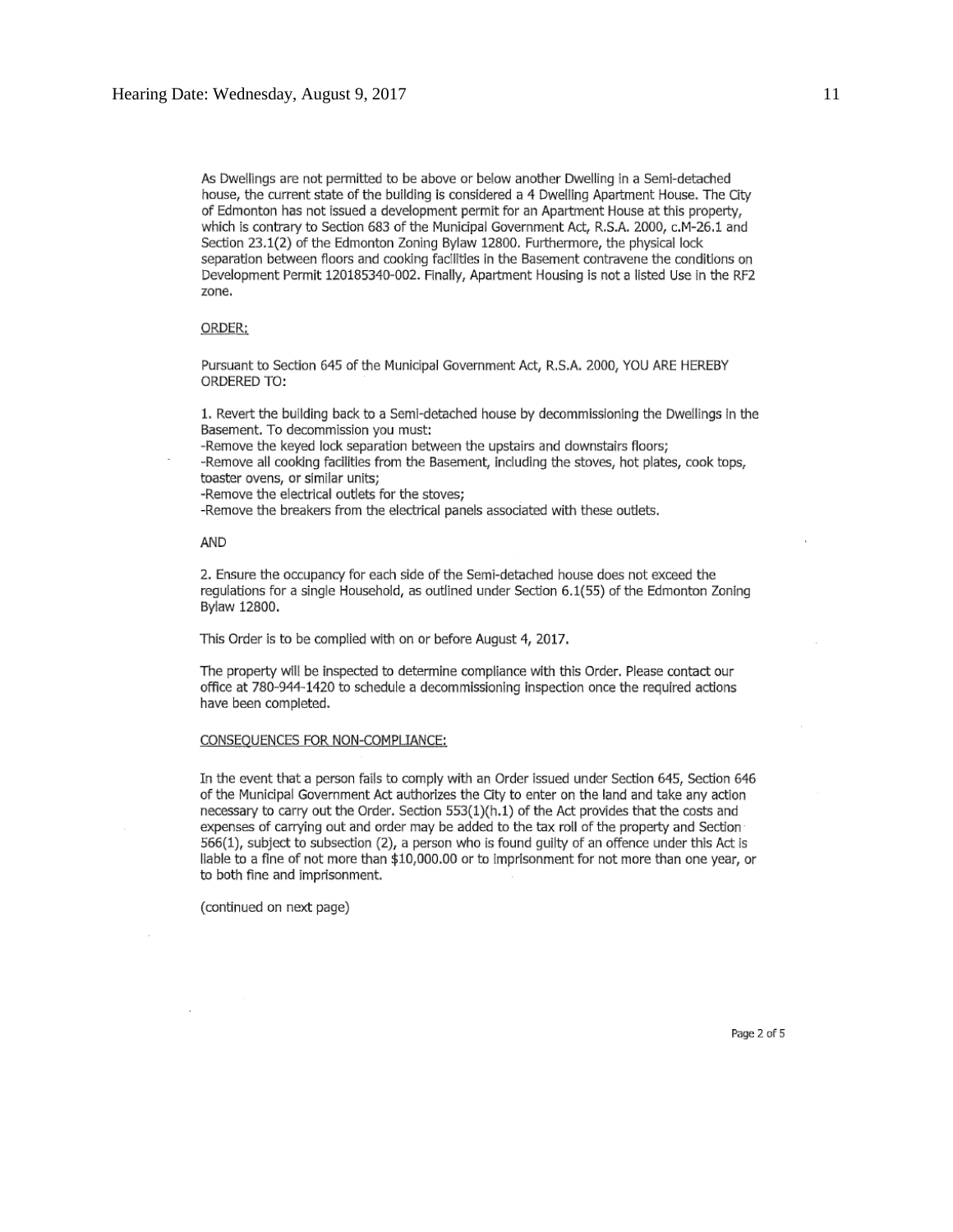Following are Sections 553, 645, 646, 683, 685 and 686 of the Municipal Government Act, R.S.A. 2000, c.M-26.1, which provides you with the right to appeal this Order and enables the City to add all costs associated with this action to the tax roll of the property.

If you have any questions in regards to this matter, please contact the writer at 780-442-7190.

 $\cdot$ 

Regards,

 $\bar{ }$ 

B. Bobtal

Brendan Bolstad Development and Zoning Development Services Phone Number: 780-442-7190 Email Address: Brendan.Bolstad@edmonton.ca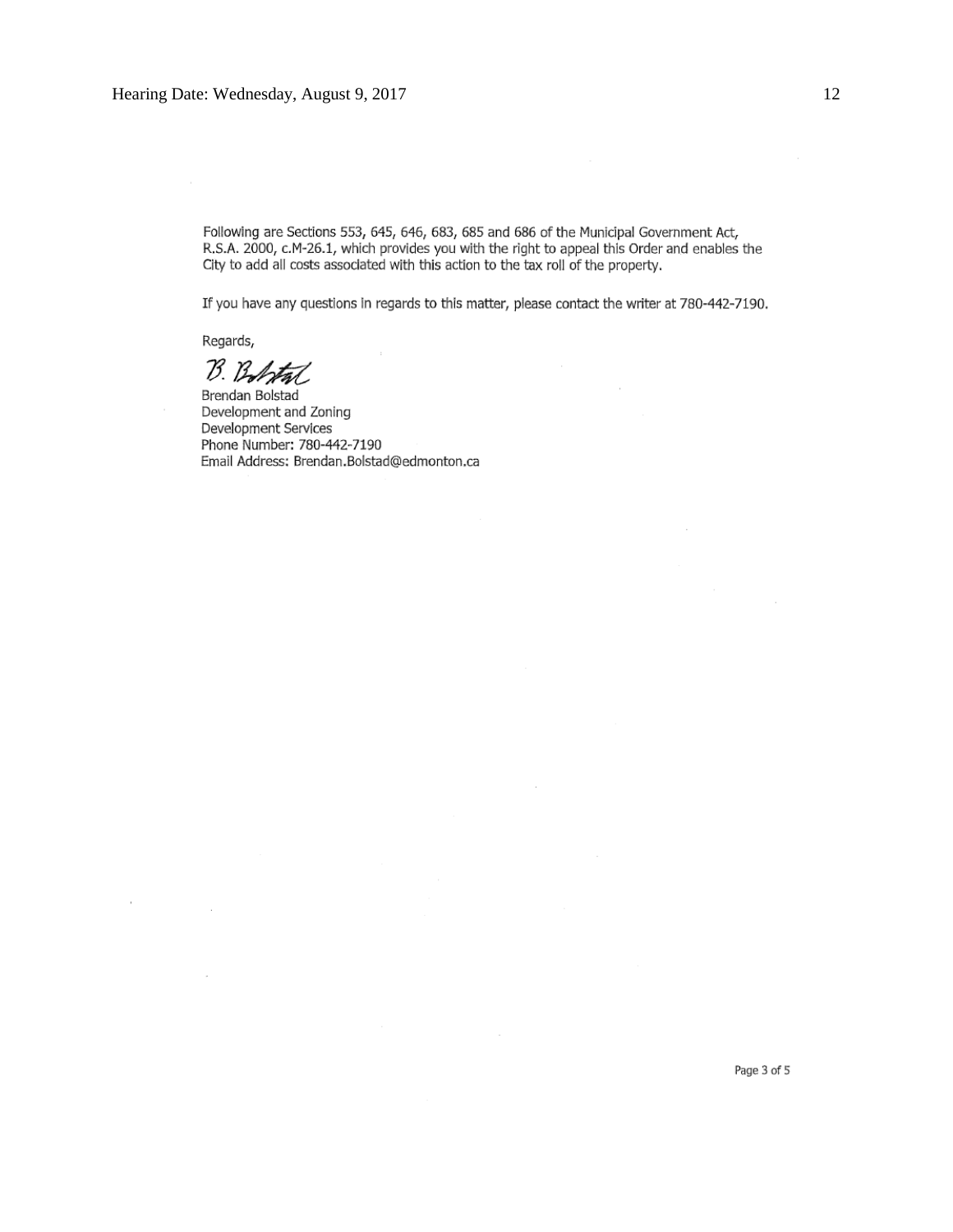Adding 553(1) A council may add the following amounts to the tax roll of a parcel of land: **Amounts** (a) unpaid costs referred to in section 35(4) or 39(2) relating to service connections Owing to tax of a municipal public utility that are owing by the owner of the parcel; roll (b) unpaid charges referred to in section 42 for a municipal utility service provided to the parcel by a municipal public utility that are owing by the owner of the parcel; (c) unpaid expenses and costs referred to in section 549(3), if the parcel?s owner contravened the enactment or bylaw and the contravention occurred on all or a part of the parcel: (d), (e) repealed 1999 c11 s35; (f) costs associated with tax recovery proceedings related to the parcel; (g) if the municipality has passed a bylaw making the owner of a parcel liable for expenses and costs related to the municipality extinguishing fires on the parcel, unpaid costs and expenses for extinguishing fires on the parcel; (g.1) if the municipality has passed a bylaw requiring the owner or occupant of a parcel to keep the sidewalks adjacent to the parcel clear of snow and ice, unpaid expenses and costs incurred by the municipality for removing the snow and ice in respect of the parcel; (h) unpaid costs awarded by a composite assessment review board under section 468.1 or the Municipal Government Board under section 501, if the composite assessment review board or the Municipal Government Board has awarded costs against the owner of the parcel in favour of the municipality and the matter before the composite assessment review board or the Municipal Government Board was related to the parcel; (h.1) the expenses and costs of carrying out an order under section 646; (I) any other amount that may be added to the tax roll under an enactment. Stop order 645(1) Despite section 545, if a development authority finds that a development, land use or use of a building is not in accordance with (a) this Part or a land use bylaw or regulations under this Part, or (b) a development permit or subdivision approval, the development authority may act under subsection (2). (2) If subsection (1) applies, the development authority may, by written notice, order the owner, the person in possession of the land or building or the person responsible for the contravention, or any or all of them, to (a) stop the development or use of the land or building in whole or in part as directed by the notice, (b) demolish, remove or replace the development, or (c) carry out any other actions required by the notice so that the development or use of the land or building complies with this Part, the land use bylaw or regulations under this Part, a development permit or a subdivision approval, within the time set out in the notice. (3) A person who receives a notice referred to in subsection (2) may appeal to the subdivision and development appeal board in accordance with section 685. **Enforcement of** 646(1) If a person fails or refuses to comply with an order directed to the person under stop order section 645 or an order of a subdivision and development appeal board under section 687, the municipality may, in accordance with section 542, enter on the land or building and take any action necessary to carry out the order.

> (2) A municipality may register a caveat under the Land Titles Act in respect of an order referred to in subsection (1) against the certificate of title for the land that is the subject of the order.

Page 4 of 5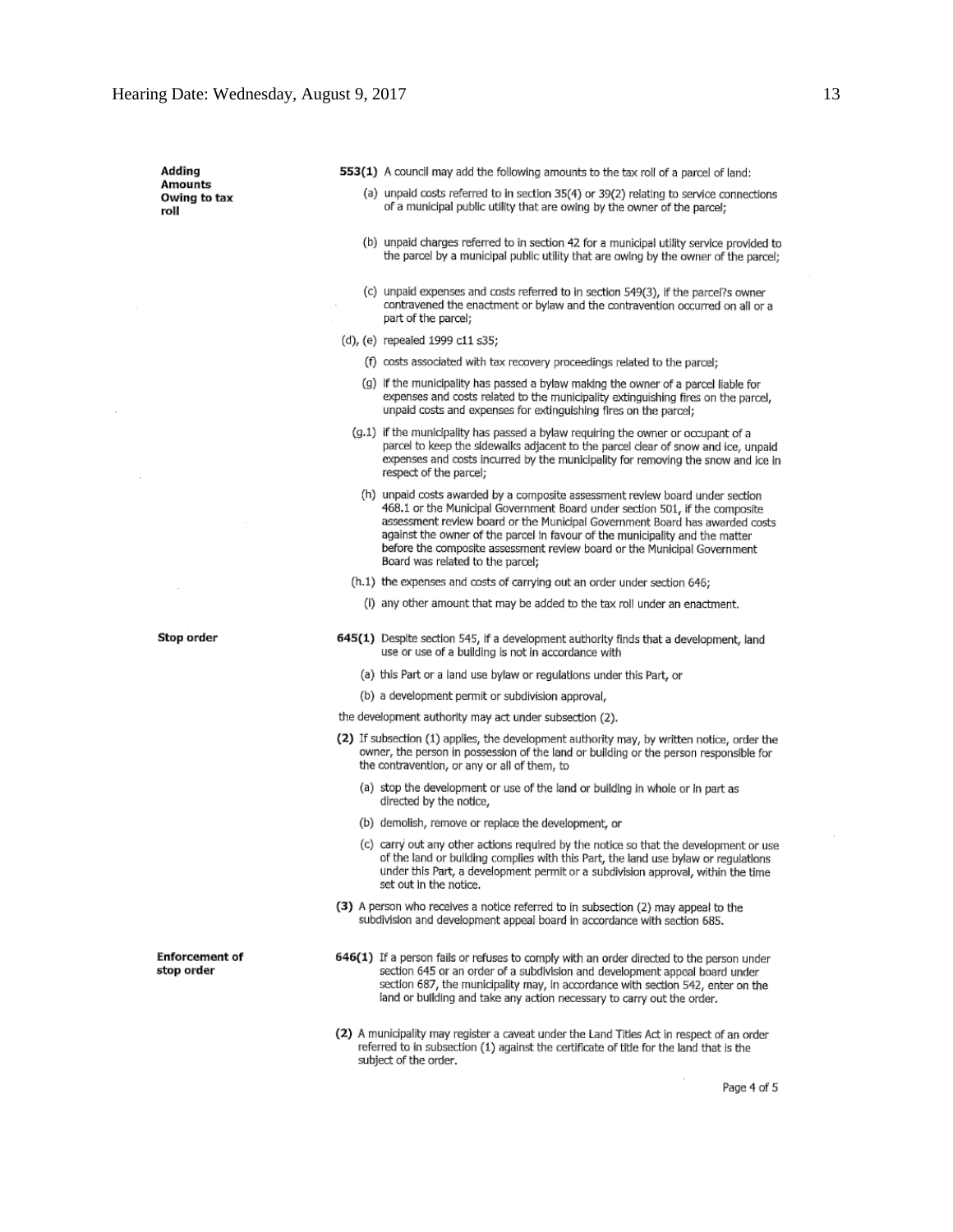$\bar{r}$ 

|             |     | (3) If a municipality registers a caveat under subsection (2), the municipality must<br>discharge the caveat when the order has been complied with.                                                                               |  |  |
|-------------|-----|-----------------------------------------------------------------------------------------------------------------------------------------------------------------------------------------------------------------------------------|--|--|
| Permit      | 683 | Except as otherwise provided in a land use bylaw, a person may not commence<br>any development unless the person has been issued a development permit in<br>respect of it pursuant to the land use bylaw.                         |  |  |
| Grounds for |     | 685(1) If a development authority                                                                                                                                                                                                 |  |  |
| appeal      |     | (a) fails or refuses to issue a development permit to a person,                                                                                                                                                                   |  |  |
|             |     | (b) issues a development permit subject to conditions, or                                                                                                                                                                         |  |  |
|             |     | (c) issues an order under section 645,                                                                                                                                                                                            |  |  |
|             |     | the person applying for the permit or affected by the order under section 645 may appeal<br>to the subdivision and development appeal board.                                                                                      |  |  |
|             |     | (2) In addition to an applicant under subsection (1), any person affected by an order,<br>decision or development permit made or issued by a development authority may<br>appeal to the subdivision and development appeal board. |  |  |
|             |     | (3) Despite subsections (1) and (2), no appeal lies in respect of the issuance of a<br>development permit for a permitted use unless the provisions of the land use bylaw<br>were relaxed, varied or misinterpreted.              |  |  |
| Appeals     |     | 686(1) A development appeal to a subdivision and development appeal board is<br>commenced by filing a notice of the appeal, containing reasons, with the board<br>within 14 days,                                                 |  |  |
|             |     | (a) in the case of an appeal made by a person referred to in section 685(1), after                                                                                                                                                |  |  |
|             |     | (i) the date on which the person is notified of the order or decision or the<br>issuance of the development permit, or                                                                                                            |  |  |
|             |     | (ii) if no decision is made with respect to the application within the 40-day<br>period or within any extension under section 684, the date the period or<br>extension expires,                                                   |  |  |
|             | or  |                                                                                                                                                                                                                                   |  |  |
|             |     | (b) in the case of an appeal made by a person referred to in section 685(2), after the<br>date on which the notice of the issuance of the permit was given in accordance<br>with the land use bylaw.                              |  |  |
|             |     | (2) The subdivision and development appeal board must hold an appeal hearing within<br>30 days after receipt of a notice of appeal.                                                                                               |  |  |
|             |     | (3) The subdivision and development appeal board must give at least 5 days? notice in<br>writing of the hearing                                                                                                                   |  |  |
|             |     | (a) to the appellant,                                                                                                                                                                                                             |  |  |
|             |     | (b) to the development authority whose order, decision or development permit is the<br>subject of the appeal, and                                                                                                                 |  |  |
|             |     | (c) to those owners required to be notified under the land use bylaw and any other<br>person that the subdivision and development appeal board considers to be<br>affected by the appeal and should be notified.                  |  |  |
|             |     | (4) The subdivision and development appeal board must make available for public<br>inspection before the commencement of the hearing all relevant documents and<br>materials respecting the appeal, including                     |  |  |
|             |     | (a) the application for the development permit, the decision and the notice of<br>appeal, or                                                                                                                                      |  |  |
|             |     | (b) the order under section 645.                                                                                                                                                                                                  |  |  |
|             |     | (5) In subsection (3), "owner" means the person shown as the owner of land on the<br>assessment roll prepared under Part 9.                                                                                                       |  |  |
|             |     |                                                                                                                                                                                                                                   |  |  |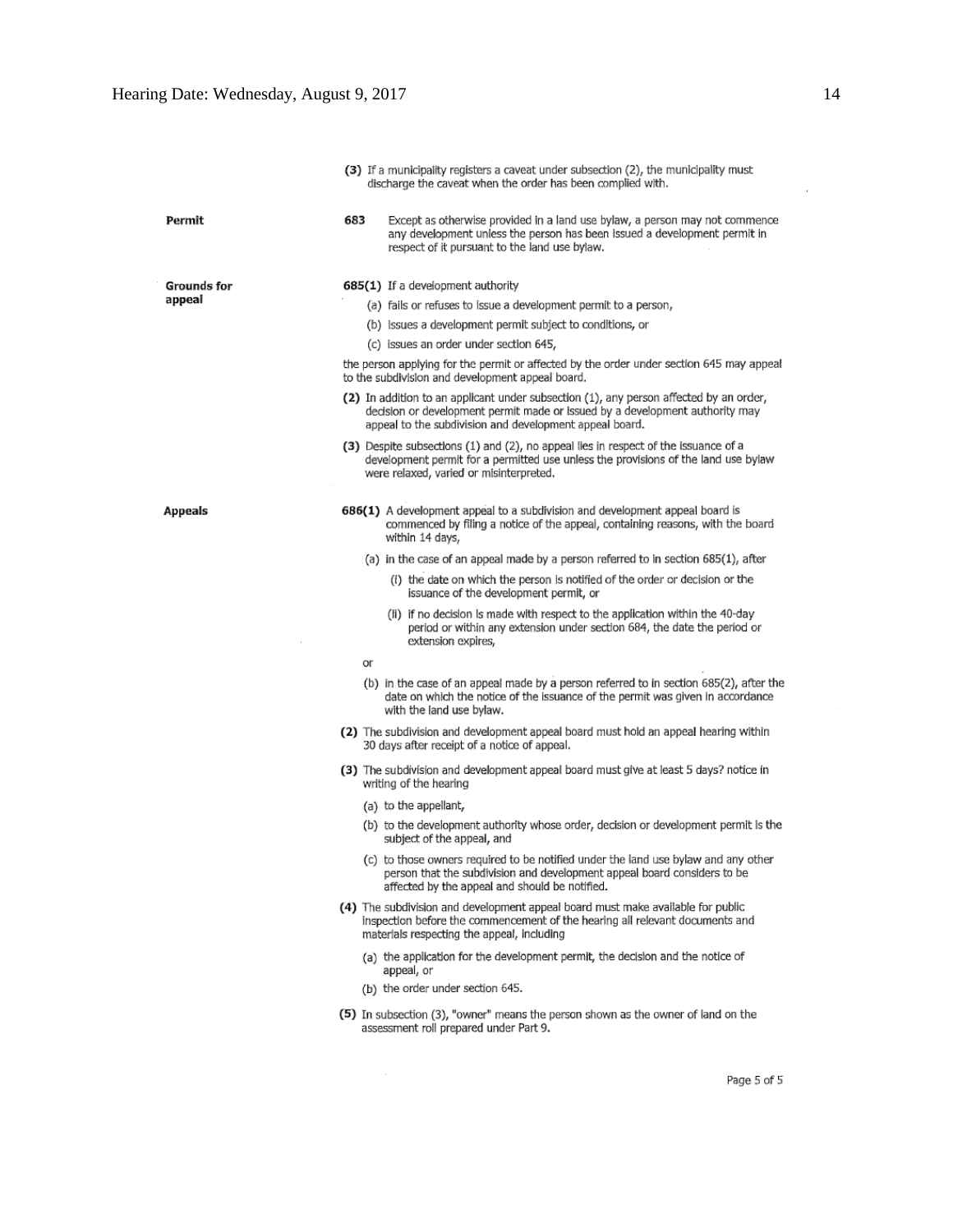

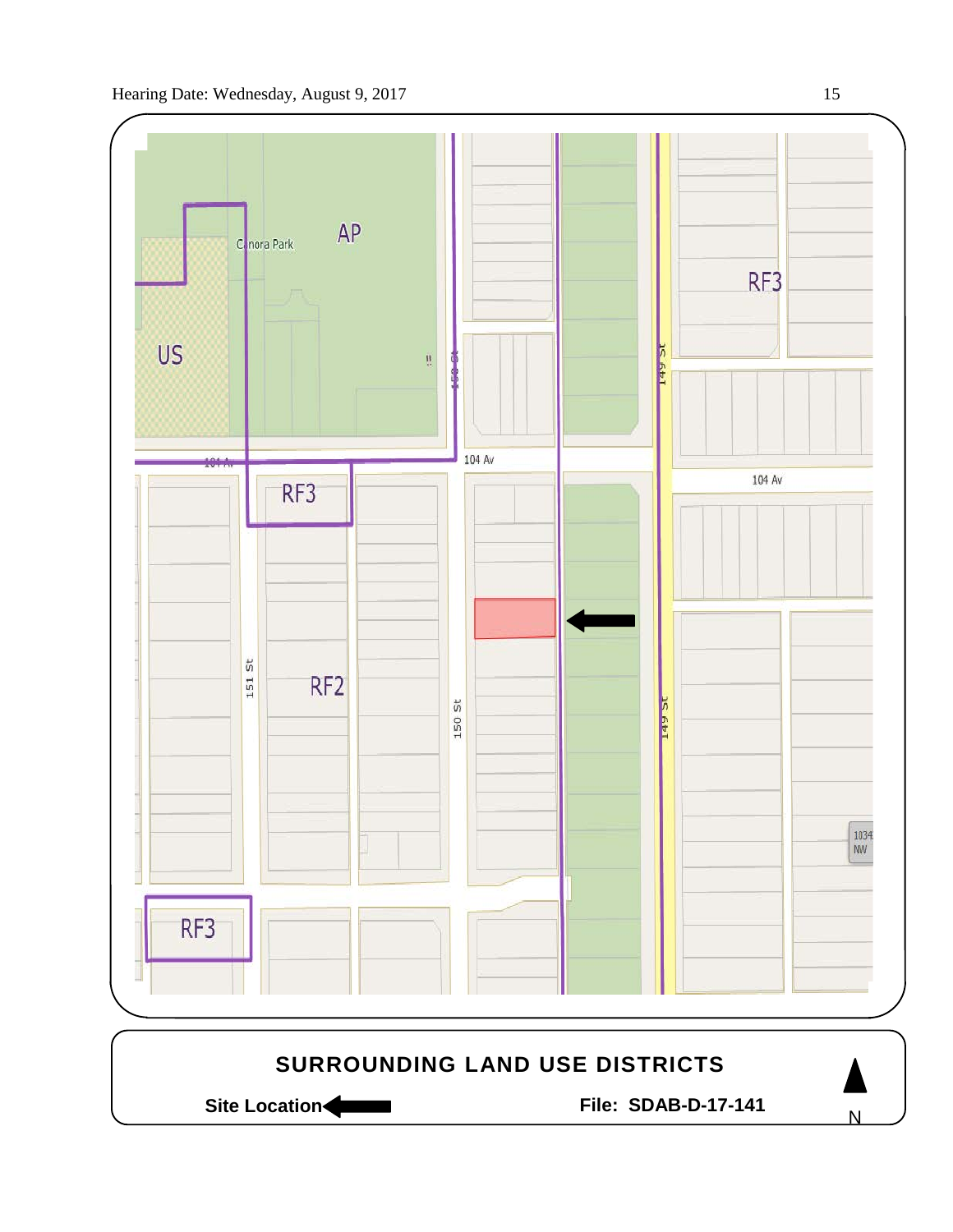### ITEM II: 10:30 A.M. FILE: SDAB-D-17-142

| AN APPEAL FROM THE DECISION OF THE DEVELOPMENT OFFICER |                                                                                                                                                                         |  |  |
|--------------------------------------------------------|-------------------------------------------------------------------------------------------------------------------------------------------------------------------------|--|--|
| <b>APPELLANT:</b>                                      |                                                                                                                                                                         |  |  |
| <b>APPLICATION NO.:</b>                                | 246857540-001                                                                                                                                                           |  |  |
| <b>APPLICATION TO:</b>                                 | Install (1) Minor Digital On-premises Off-<br>premises Freestanding Sign (2 Digital<br>panels 14.6m x 4.2m facing E/W)<br>(IMAGINE OUTDOOR-Homenuk Farm<br>Partnership) |  |  |
| DECISION OF THE<br>DEVELOPMENT AUTHORITY:              | Refused                                                                                                                                                                 |  |  |
| <b>DECISION DATE:</b>                                  | July 4, 2017                                                                                                                                                            |  |  |
| <b>DATE OF APPEAL:</b>                                 | July 17, 2017                                                                                                                                                           |  |  |
| <b>MUNICIPAL DESCRIPTION</b><br>OF SUBJECT PROPERTY:   | 19060 - 118A Avenue NW                                                                                                                                                  |  |  |
| <b>LEGAL DESCRIPTION:</b>                              | SE-17-53-25-4                                                                                                                                                           |  |  |
| ZONE:                                                  | (IM) Medium Industrial Zone                                                                                                                                             |  |  |
| <b>OVERLAY:</b>                                        | N/A                                                                                                                                                                     |  |  |
| <b>STATUTORY PLAN:</b>                                 | <b>Yellowhead Corridor Area Structure Plan</b>                                                                                                                          |  |  |

# *Grounds for Appeal*

The Appellant provided the following reasons for appealing the decision of the Development Authority:

> Please accept this as formal notification that IMAGINE Outdoor Advertising wishes to appeal the decision of refusal related to the subject sign application (246857540-001) at the municipal property described as 19060 – 118A Avenue NW.

> It's our feeling that despite concerns presented within the reasons for refusal, the development authority neglected to exercise necessary discretion required and an approval for the subject sign application should have been granted. We will provide evidence to our beliefs to the board during our presentation.

Thank you for your time and consideration relating to our application.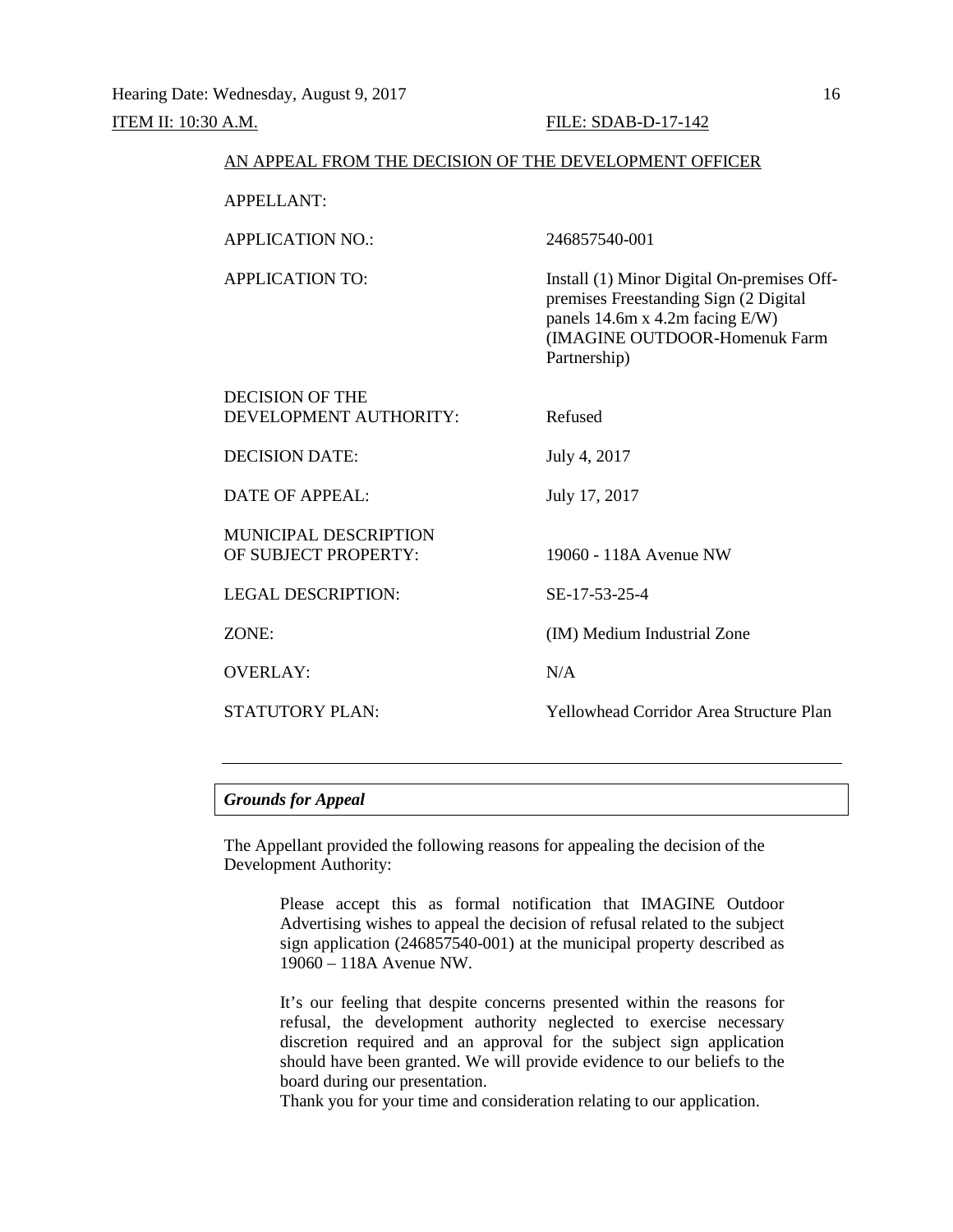#### *General Matters*

### **Appeal Information:**

The *Municipal Government Act*, RSA 2000, c M-26 states the following:

# **Grounds for Appeal**

**685(1)** If a development authority

- (a) fails or refuses to issue a development permit to a person,
- (b) issues a development permit subject to conditions, or
- (c) issues an order under section 645,

the person applying for the permit or affected by the order under section 645 may appeal to the subdivision and development appeal board.

# **Appeals**

- **686(1)** A development appeal to a subdivision and development appeal board is commenced by filing a notice of the appeal, containing reasons, with the board within 14 days,
	- (a) in the case of an appeal made by a person referred to in section 685(1), after
		- (i) the date on which the person is notified of the order or decision or the issuance of the development permit, or

…

#### **Hearing and Decision**

**687(3)** In determining an appeal, the subdivision and development appeal board

…

- (a.1) must comply with the land use policies and statutory plans and, subject to clause (d), the land use bylaw in effect;
	- …
	- (c) may confirm, revoke or vary the order, decision or development permit or any condition attached to any of them or make or substitute an order, decision or permit of its own;
	- (d) may make an order or decision or issue or confirm the issue of a development permit even though the proposed development does not comply with the land use bylaw if, in its opinion,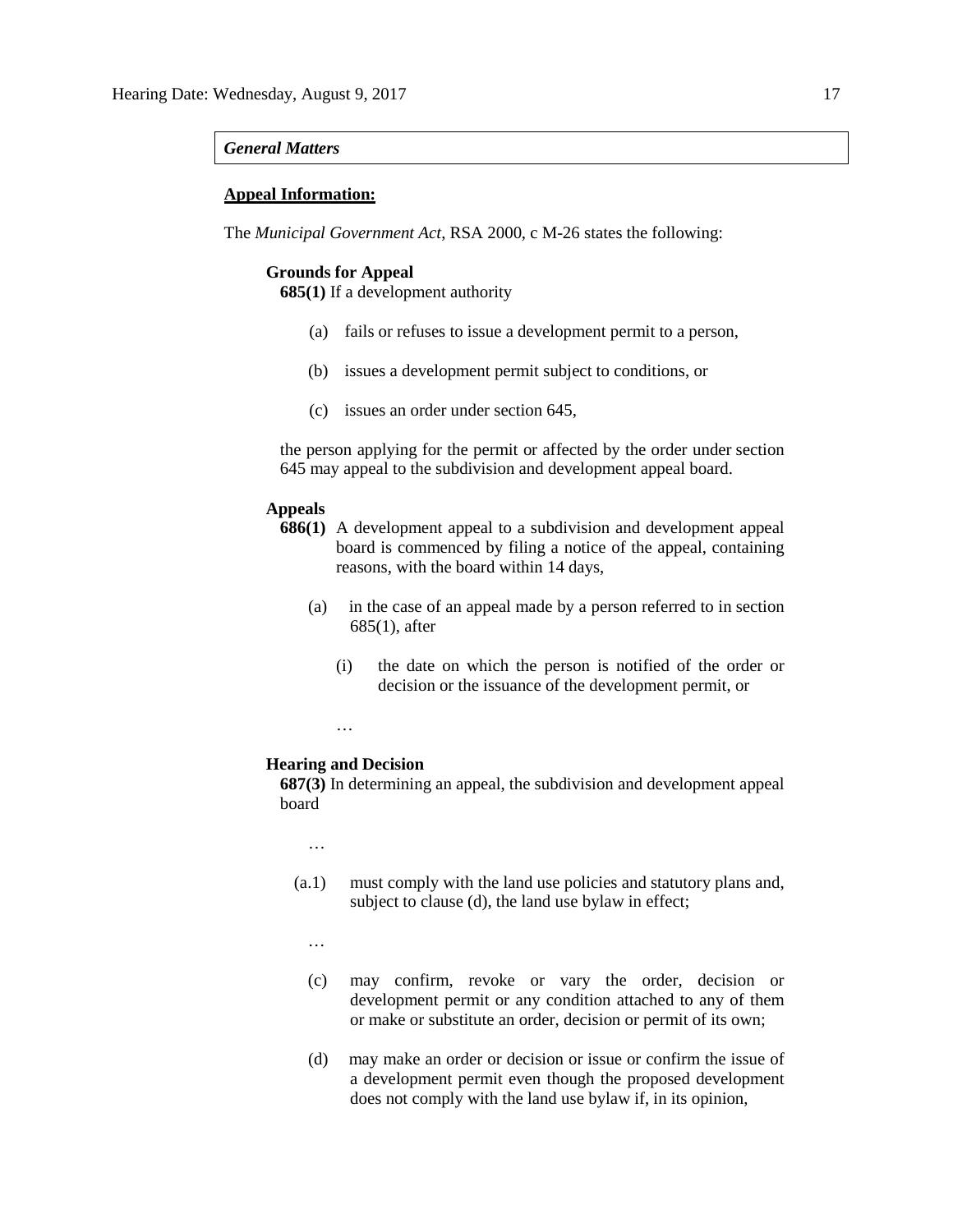- (i) the proposed development would not
	- (A) unduly interfere with the amenities of the neighbourhood, or
	- (B) materially interfere with or affect the use, enjoyment or value of neighbouring parcels of land,

and

(ii) the proposed development conforms with the use prescribed for that land or building in the land use bylaw.

### **General Provisions from the** *Edmonton Zoning Bylaw:*

Under section 420.3(14), **Minor Digital On-premises Off-premises Signs** is a **Discretionary Use** in the (IM) Medium Industrial Zone.

Under section 7.9(7), **Minor Digital On-premises Off-premises Signs** means:

any Sign that is remotely changed on or off Site and has a Message Duration greater than or equal to 6 seconds. Minor Digital On-premises Off-premises Signs incorporate a technology or method allowing the Sign to change Copy without having to physically or mechanically replace the Sign face or its components. The Copy on such Sign may include Copy from Minor Digital On-premises Signs and Minor Digital Off-premises Signs.

Under section 6.2(8), **Freestanding Signs** means:

any On-premises or Off-premises Sign supported independently of a building. The Sign may take the form of single or multiple icons, product or corporate symbol, may involve a three dimensional or volumetric representation, may have single or multiple faces and may or may not be permanently fixed to the ground;

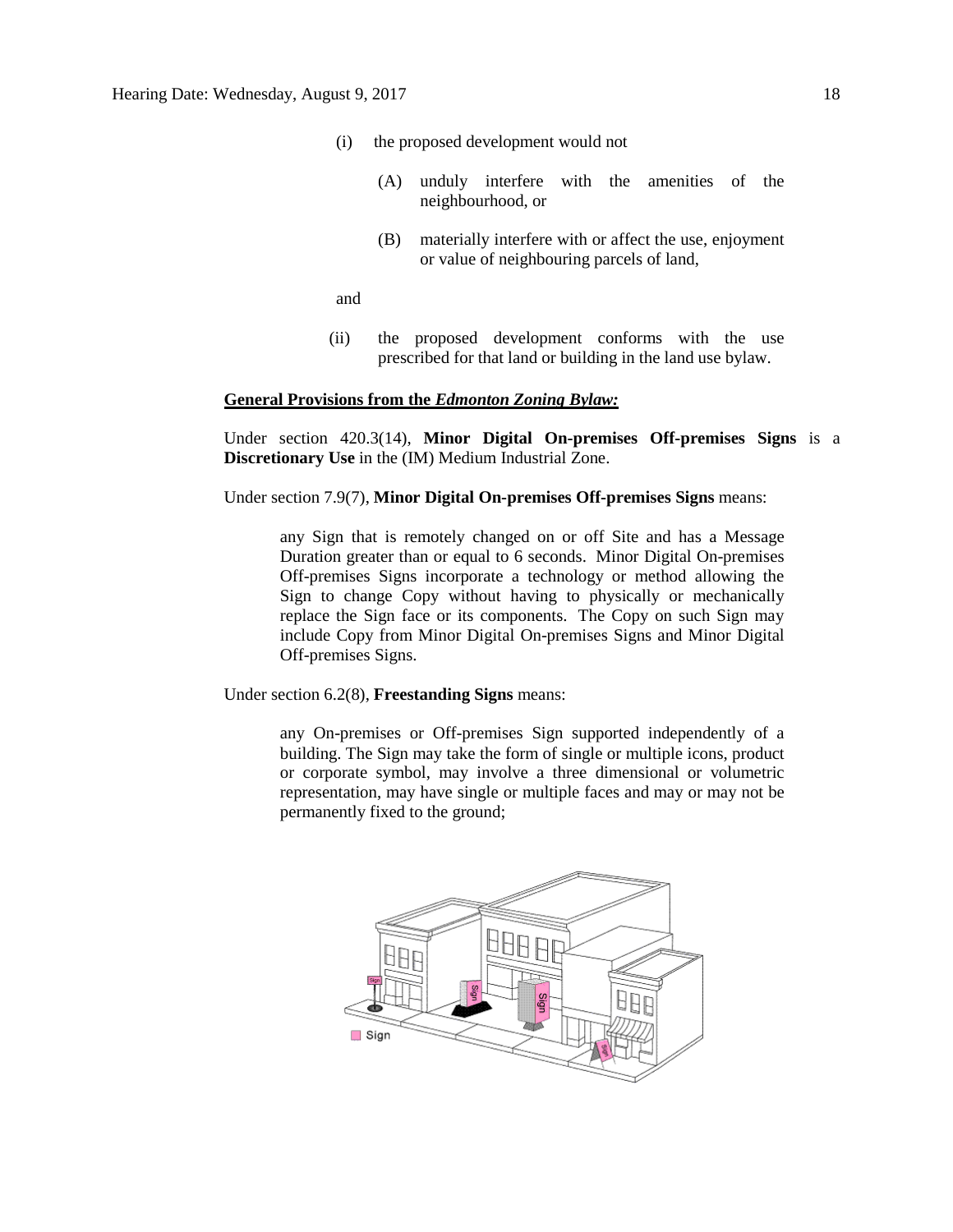Section 420.4(5) states "Signs shall comply with the regulations found in Schedule 59G."

Section 420.1 states that the **General Purpose** of the **(IM) Medium Industrial Zone** is:

to provide for manufacturing, processing, assembly, distribution, service and repair Uses that carry out a portion of their operation outdoors or require outdoor storage areas. Any nuisance associated with such Uses should not generally extend beyond the boundaries of the Site. This Zone should normally be applied on the interior of industrial areas adjacent to collector and local industrial public roadways such that Uses are separated from any adjacent residential areas by a higher quality Industrial or Commercial Zone.

# *Section 59 Sign Regulations: General Provisions*

Section 59.2(2) states:

Major Digital Signs, Minor Digital On-premises Signs, Minor Digital Off-premises Signs, and Minor Digital On-premises Off-premises Signs shall be located such that the Sign does not obscure a driver decision point. The Development Officer and Transportation Services shall be satisfied that each Copy Area:

- a. …
- b. …
- c. is not located in the field of view near or past other traffic conflict points such as intersections, merge points, exit ramps, or curved roadways; and
- d. …

#### **Development Officer's Determination:**

**1) Major Digital Signs, Minor Digital On-premises Signs, Minor Digital Off-premises Signs, and Minor Digital On-premises Offpremises Signs shall be located such that the Sign does not obscure a driver decision point. The Development Officer and Transportation Services shall be satisfied that each Copy Area: is not located in the field of view near or past other traffic conflict points such as intersections, merge points, exit ramps, or curved roadways (Reference Section 59.2(2)(c)).**

**Transportation Planning and Engineering concurs with the opinion of Alberta Transportation and objects to the installation of the proposed digital sign, as it would pose a risk for distraction, glare, and unwarranted attention. Distracting drivers travelling at high speeds increases the risk of accidents and consequences of the driver's distractions. The driver's attention is critical to avoid**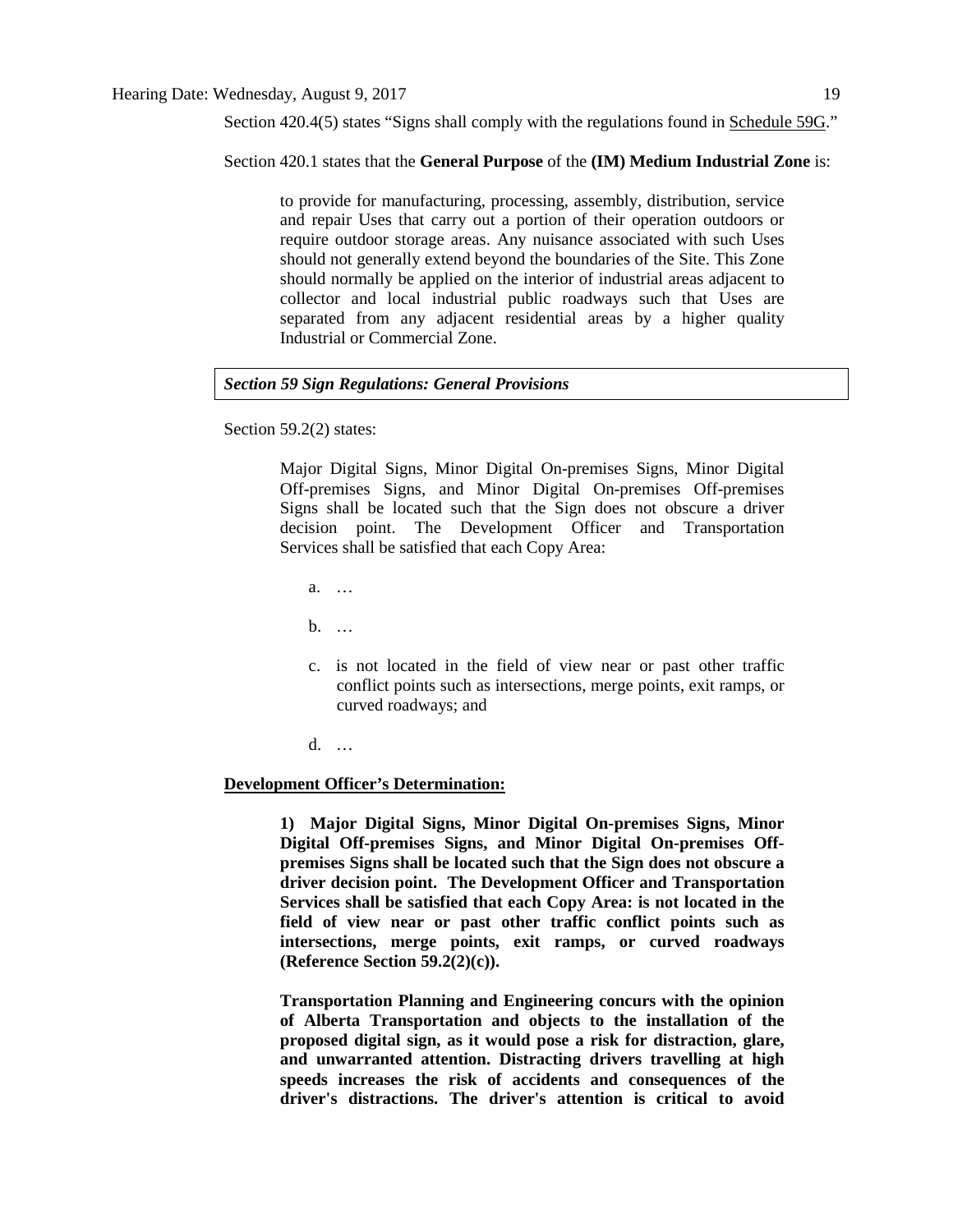**potential safety hazards on highways. Transportation Planning and Engineering, is supportive of Alberta Transportation's concerns and does not support the proposed minor digital sign for the above reasons.** 

**The Development Officer is supportive of Alberta Transportation's concerns and does not support the proposed Minor Digital Onpremises Off-premises Sign.**

#### **ADVISEMENT:**

**The proposed development has been reviewed against the provisions of this Bylaw. It does not remove obligations to conform with other legislation, bylaws or land title instruments including, but not limited to, the Municipal Government Act, the Safety Codes Act or any caveats, restrictive covenants or easements that might be attached to the Site. (Reference Section 5.2(1))** [unedited]

#### *Schedule 59G.3 Regulations for Discretionary Signs*

Schedule 59G.3(6) states:

Minor Digital On-premises Off-premises Signs and Minor Digital Offpremises Signs shall be subject to the following regulations:

- a. proposed Signs are prohibited in the civic centre area bounded by 105 Avenue to the north, the North Saskatchewan River Valley to the south, 97 Street to the east, and 100 Street to the west;
- b. the maximum Height shall be [8.0 m;](javascript:void(0);)
- c. the maximum Width shall be  $16.0 \text{ m}$ ;
- d. the maximum Area shall be:
	- i. …
	- ii. [65.0 m2](javascript:void(0);) for proposed Signs that are Freestanding Signs. The maximum combined Area of Digital Sign Copy and any other type of Copy on the same Sign face shall not exceed [65.0 m2;](javascript:void(0);)
- e. proposed Sign locations shall be separated from any other Digital Sign greater than  $8.0 \text{ m}^2$  or Off-premises Sign as follows: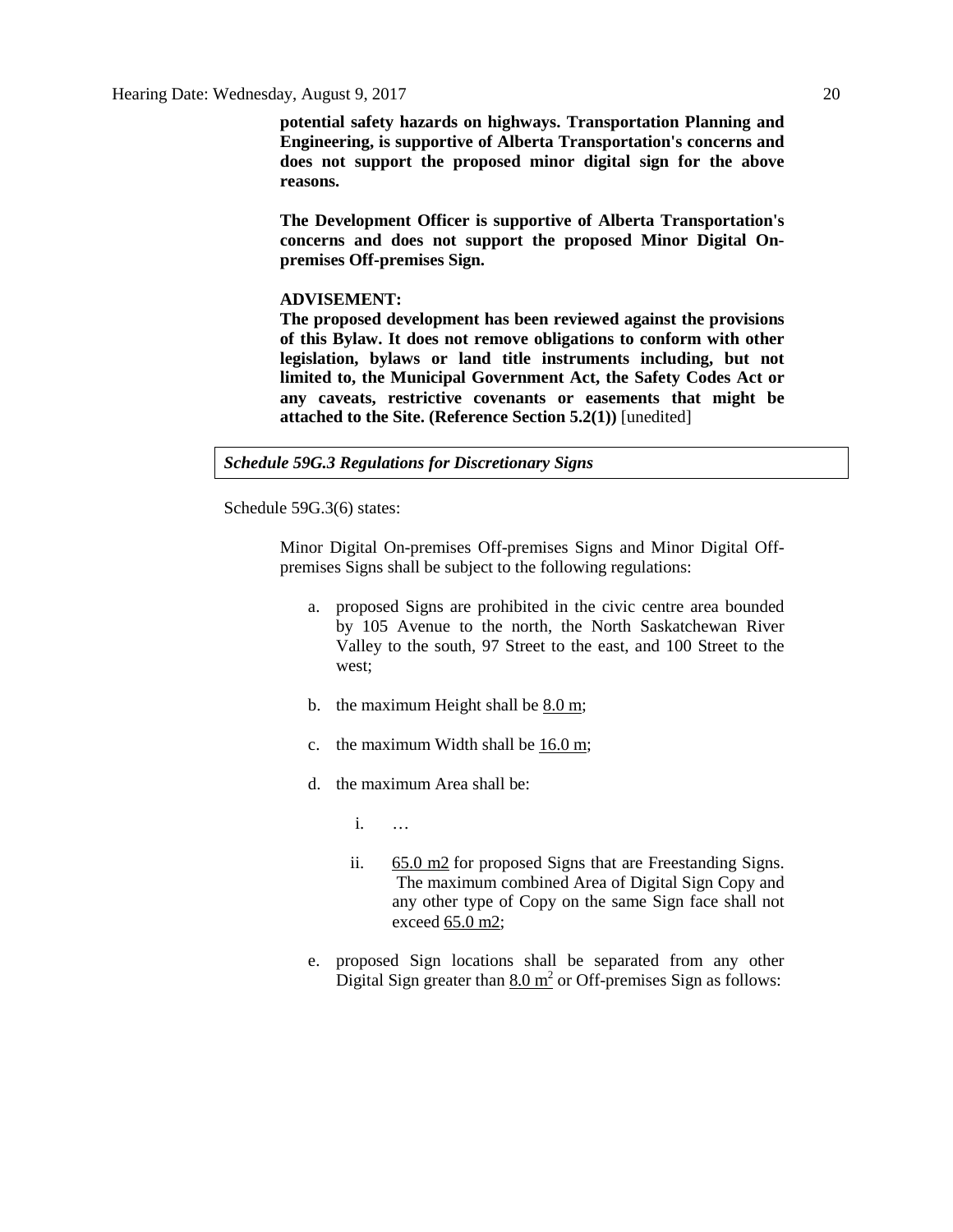| Proposed Sign Area                                     | Minimum<br>separation distance<br>from Digital Signs<br>greater than $8.0 \text{ m}^2$<br>or other Off-<br>premises Sign |
|--------------------------------------------------------|--------------------------------------------------------------------------------------------------------------------------|
| Greater than 8.0 $m2$ to less<br>than 20 $m2$          | 100 <sub>m</sub>                                                                                                         |
| $\overline{20 \text{ m}^2 \text{ to } 40 \text{ m}^2}$ | $200 \text{ m}$                                                                                                          |
| Greater than 40 $m2$                                   | m                                                                                                                        |

The separation shall be applied from the larger Off-premises Sign or Digital Sign location.

- f. …
- g. …
- h. …
- i. …
- j. proposed Signs with an Area greater than  $8.0 \text{ m}^2$  shall not be located within any Setback;
- k. the maximum number of Freestanding On-premises Signs, Roof On-premises Signs, Major Digital Signs, Minor Digital Onpremises Signs, Minor Digital On-premises Off-premises Signs and Minor Digital Off-premises Signs on a Site shall be four; and
- l. an application for the renewal of a Sign with a lawful permit existing at the time of the passage of Bylaw 15892 will not be refused for the sole reason that it does not comply with all development regulations of this Bylaw. Application renewals shall demonstrate that the Sign meets the automatic light level controls outlined in Section 59.2(5) and traffic safety regulations in Section 59.2(2).

# Notice to Applicant/Appellant

Provincial legislation requires that the Subdivision and Development Appeal Board issue its official decision in writing within fifteen days of the conclusion of the hearing. Bylaw No. 11136 requires that a verbal announcement of the Board's decision shall be made at the conclusion of the hearing of an appeal, but the verbal decision is not final nor binding on the Board until the decision has been given in writing in accordance with the *Municipal Government Act*.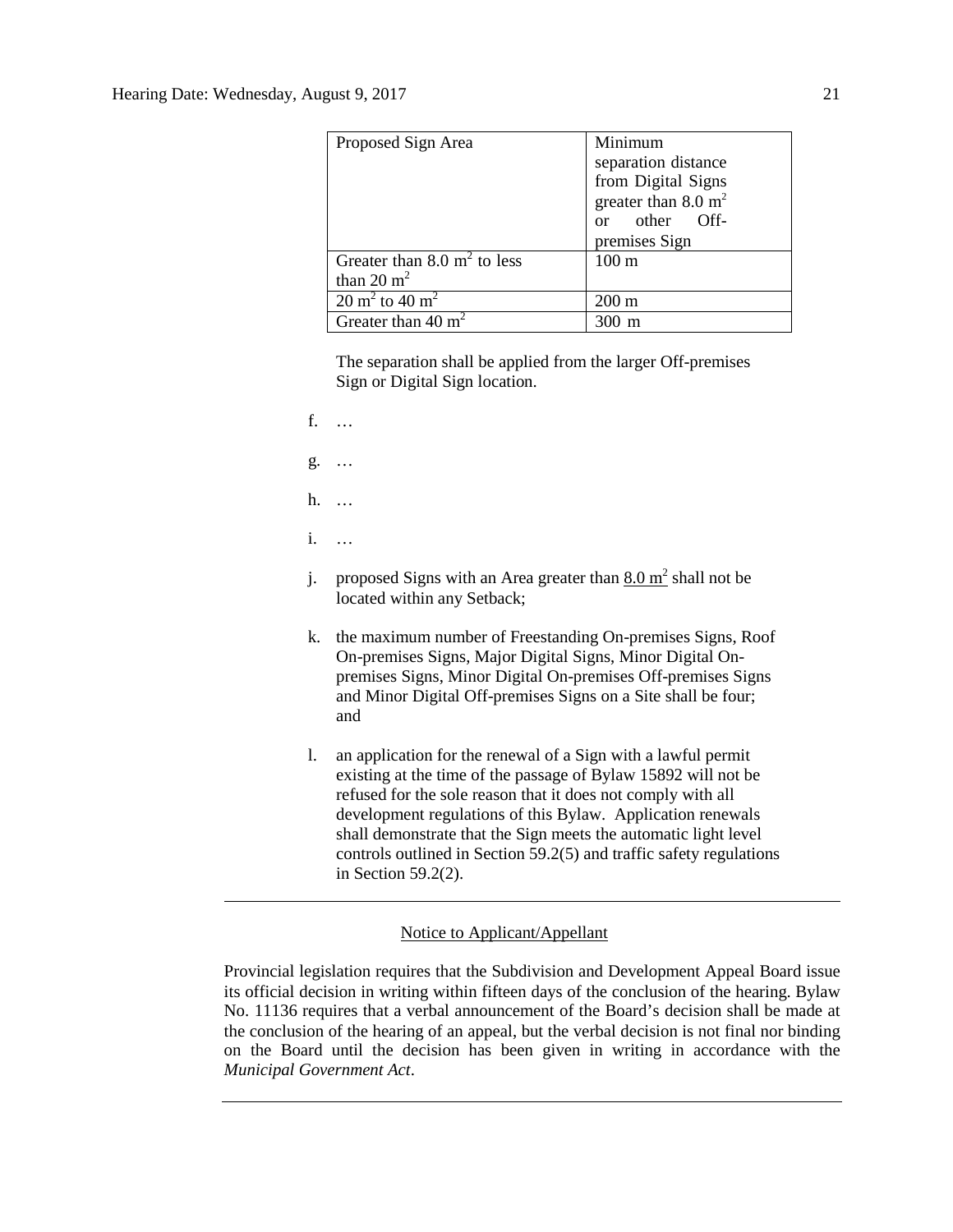| <b>Smönton</b>                                                                                  | Project Number: 246857540-001<br>Application Date:<br>MAY 02, 2017<br>Printed:<br>July 21, 2017 at 2:34 PM<br>$1$ of $2$<br>Page:<br><b>Application for</b> |
|-------------------------------------------------------------------------------------------------|-------------------------------------------------------------------------------------------------------------------------------------------------------------|
|                                                                                                 | <b>Sign Combo Permit</b>                                                                                                                                    |
| This document is a Development Permit Decision for the development application described below. |                                                                                                                                                             |
| Applicant                                                                                       | Property Address(es) and Legal Description(s)                                                                                                               |
|                                                                                                 | 19060 - 118A AVENUE NW<br>SE-17-53-25-4                                                                                                                     |
|                                                                                                 | Location(s) of Work                                                                                                                                         |
|                                                                                                 | 19060 - 118A AVENUE NW<br>Suite:                                                                                                                            |
|                                                                                                 | Entryway: 19060 - 118A AVENUE NW                                                                                                                            |
|                                                                                                 | Building:<br>19060 - 118A AVENUE NW                                                                                                                         |
| <b>Scope of Application</b>                                                                     | To install (1) Minor Digital On-premises Off-premises Freestanding Sign (2 digital panels 14.6m x 4.2m facing E/W ) (IMAGINE                                |
| OUTDOOR-Homenuk Farm Partnership).                                                              |                                                                                                                                                             |
| <b>Permit Details</b>                                                                           |                                                                                                                                                             |
| ASA Sticker No./Name of Engineer:                                                               | Class of Permit: Class B                                                                                                                                    |
| Construction Value: 75000                                                                       | Expiry Date:                                                                                                                                                |
|                                                                                                 |                                                                                                                                                             |
| Fascia Off-premises Sign: 0                                                                     | Freestanding Off-premises Sign: 0                                                                                                                           |
| Fascia On-premises Sign: 0                                                                      | Freestanding On-premises Sign: 0                                                                                                                            |
| Roof Off-premises Sign: 0                                                                       | Projecting Off-premises Sign: 0                                                                                                                             |
| Roof On-premises Sign: 0                                                                        | Projecting On-premises Sign: 0                                                                                                                              |
| Minor Digital On-premises Sign: 0                                                               | Replacement Panel on Existing Sign: 0                                                                                                                       |
| Minor Digital Off-premises Sign: 0                                                              | Comprehensive Sign Design: 0                                                                                                                                |
| Minor Digital On/Off-premises Sign: 2                                                           | Major Digital Sign: 0                                                                                                                                       |
| I/We certify that the above noted details are correct.                                          |                                                                                                                                                             |
| Applicant signature:                                                                            |                                                                                                                                                             |
| <b>Development Application Decision</b><br>Refused                                              |                                                                                                                                                             |
|                                                                                                 |                                                                                                                                                             |
|                                                                                                 |                                                                                                                                                             |
|                                                                                                 |                                                                                                                                                             |
| $\sim$                                                                                          |                                                                                                                                                             |
|                                                                                                 |                                                                                                                                                             |
|                                                                                                 |                                                                                                                                                             |
|                                                                                                 |                                                                                                                                                             |
|                                                                                                 |                                                                                                                                                             |
|                                                                                                 |                                                                                                                                                             |
|                                                                                                 |                                                                                                                                                             |
|                                                                                                 |                                                                                                                                                             |
|                                                                                                 |                                                                                                                                                             |
|                                                                                                 |                                                                                                                                                             |
|                                                                                                 |                                                                                                                                                             |
|                                                                                                 | THIS IS NOT A PERMIT                                                                                                                                        |
|                                                                                                 |                                                                                                                                                             |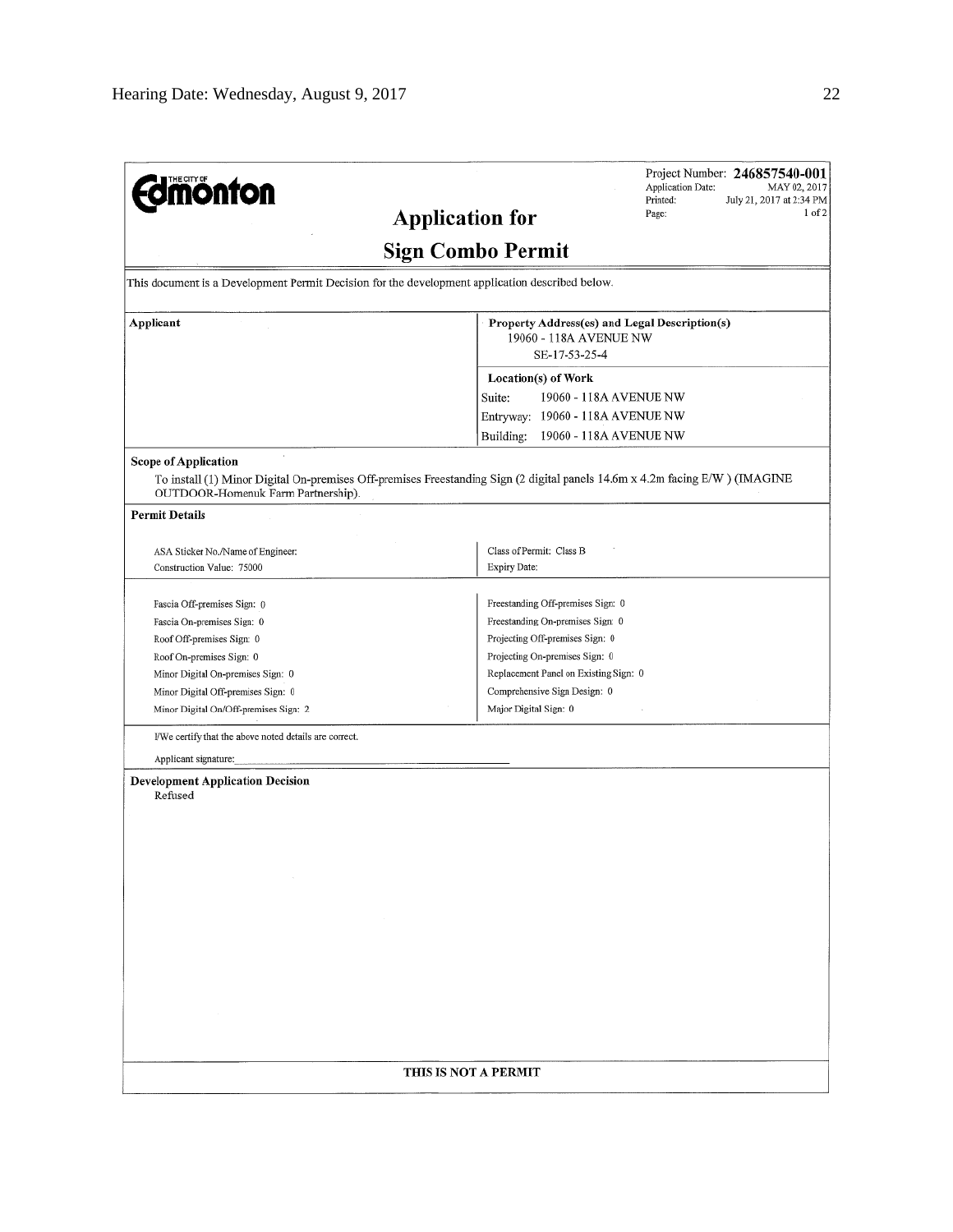|                                                                                                                                                                                                                                                                                                                                                                                                                                                                                                                                                                                                                                                                                                                                                                                                                                                                                                                                                                                                                                                                                                                                                                                                                                                                                                                                                                                                                                                                                                                                                                                                                                                                                                                                                                                    |                          |                        |          | Application Date:<br>Printed: | Project Number: 246857540-001<br>MAY 02, 2017<br>July 21, 2017 at 2:34 PM |  |
|------------------------------------------------------------------------------------------------------------------------------------------------------------------------------------------------------------------------------------------------------------------------------------------------------------------------------------------------------------------------------------------------------------------------------------------------------------------------------------------------------------------------------------------------------------------------------------------------------------------------------------------------------------------------------------------------------------------------------------------------------------------------------------------------------------------------------------------------------------------------------------------------------------------------------------------------------------------------------------------------------------------------------------------------------------------------------------------------------------------------------------------------------------------------------------------------------------------------------------------------------------------------------------------------------------------------------------------------------------------------------------------------------------------------------------------------------------------------------------------------------------------------------------------------------------------------------------------------------------------------------------------------------------------------------------------------------------------------------------------------------------------------------------|--------------------------|------------------------|----------|-------------------------------|---------------------------------------------------------------------------|--|
|                                                                                                                                                                                                                                                                                                                                                                                                                                                                                                                                                                                                                                                                                                                                                                                                                                                                                                                                                                                                                                                                                                                                                                                                                                                                                                                                                                                                                                                                                                                                                                                                                                                                                                                                                                                    |                          | <b>Application for</b> |          | Page:                         | $2$ of $2$                                                                |  |
|                                                                                                                                                                                                                                                                                                                                                                                                                                                                                                                                                                                                                                                                                                                                                                                                                                                                                                                                                                                                                                                                                                                                                                                                                                                                                                                                                                                                                                                                                                                                                                                                                                                                                                                                                                                    | <b>Sign Combo Permit</b> |                        |          |                               |                                                                           |  |
| <b>Reason for Refusal</b><br>1) Major Digital Signs, Minor Digital On-premises Signs, Minor Digital Off-premises Signs, and Minor Digital On-premises<br>Off-premises Signs shall be located such that the Sign does not obscure a driver decision point. The Development Officer and<br>Transportation Services shall be satisfied that each Copy Area: is not located in the field of view near or past other traffic conflict<br>points such as intersections, merge points, exit ramps, or curved roadways (Reference Section 59.2(2)(c)).<br>Transportation Planning and Engineering concurs with the opinion of Alberta Transportation and objects to the installation of the<br>proposed digital sign, as it would pose a risk for distraction, glare, and unwarranted attention. Distracting drivers travelling at high<br>speeds increases the risk of accidents and consequences of the driver's distractions. The driver's attention is critical to avoid<br>potential safety hazards on highways. Transportation Planning and Engineering, is supportive of Alberta Transportation's concerns<br>and does not support the proposed minor digital sign for the above reasons.<br>The Development Officer is supportive of Alberta Transportation's concerns and does not support the proposed Minor Digital<br>On-premises Off-premises Sign.<br><b>ADVISEMENT:</b><br>The proposed development has been reviewed against the provisions of this Bylaw. It does not remove obligations to conform with<br>other legislation, bylaws or land title instruments including, but not limited to, the Municipal Government Act, the Safety Codes<br>Act or any caveats, restrictive covenants or easements that might be attached to the Site. (Reference Section $5.2(1)$ ) |                          |                        |          |                               |                                                                           |  |
| <b>Rights of Appeal</b><br>The Applicant has the right of appeal within 14 days of receiving notice of the Development Application Decision, as outlined in<br>Chapter 24, Section 683 through 689 of the Municipal Government Amendment Act.<br>Development Authority: NOORMAN, BRENDA                                                                                                                                                                                                                                                                                                                                                                                                                                                                                                                                                                                                                                                                                                                                                                                                                                                                                                                                                                                                                                                                                                                                                                                                                                                                                                                                                                                                                                                                                            |                          |                        |          |                               |                                                                           |  |
| Issue Date: Jul 04, 2017<br>Fees                                                                                                                                                                                                                                                                                                                                                                                                                                                                                                                                                                                                                                                                                                                                                                                                                                                                                                                                                                                                                                                                                                                                                                                                                                                                                                                                                                                                                                                                                                                                                                                                                                                                                                                                                   |                          |                        |          | Signature:                    |                                                                           |  |
|                                                                                                                                                                                                                                                                                                                                                                                                                                                                                                                                                                                                                                                                                                                                                                                                                                                                                                                                                                                                                                                                                                                                                                                                                                                                                                                                                                                                                                                                                                                                                                                                                                                                                                                                                                                    | <b>Fee Amount</b>        | <b>Amount Paid</b>     | Receipt# | Date Paid                     |                                                                           |  |
| Safety Codes Fee                                                                                                                                                                                                                                                                                                                                                                                                                                                                                                                                                                                                                                                                                                                                                                                                                                                                                                                                                                                                                                                                                                                                                                                                                                                                                                                                                                                                                                                                                                                                                                                                                                                                                                                                                                   | \$30.00                  | \$30.00                | 04160272 | May 29, 2017                  |                                                                           |  |
| Sign Dev Appl Fee - Digital Signs                                                                                                                                                                                                                                                                                                                                                                                                                                                                                                                                                                                                                                                                                                                                                                                                                                                                                                                                                                                                                                                                                                                                                                                                                                                                                                                                                                                                                                                                                                                                                                                                                                                                                                                                                  | \$884.00                 | \$884.00               | 04160272 | May 29, 2017                  |                                                                           |  |
| Sign Building Permit Fee                                                                                                                                                                                                                                                                                                                                                                                                                                                                                                                                                                                                                                                                                                                                                                                                                                                                                                                                                                                                                                                                                                                                                                                                                                                                                                                                                                                                                                                                                                                                                                                                                                                                                                                                                           | \$750.00                 | \$750.00               | 04160272 | May 29, 2017                  |                                                                           |  |
| Total GST Amount:<br>Totals for Permit:                                                                                                                                                                                                                                                                                                                                                                                                                                                                                                                                                                                                                                                                                                                                                                                                                                                                                                                                                                                                                                                                                                                                                                                                                                                                                                                                                                                                                                                                                                                                                                                                                                                                                                                                            | \$0.00<br>\$1,664.00     | \$1,664.00             |          |                               |                                                                           |  |
|                                                                                                                                                                                                                                                                                                                                                                                                                                                                                                                                                                                                                                                                                                                                                                                                                                                                                                                                                                                                                                                                                                                                                                                                                                                                                                                                                                                                                                                                                                                                                                                                                                                                                                                                                                                    |                          |                        |          |                               |                                                                           |  |
|                                                                                                                                                                                                                                                                                                                                                                                                                                                                                                                                                                                                                                                                                                                                                                                                                                                                                                                                                                                                                                                                                                                                                                                                                                                                                                                                                                                                                                                                                                                                                                                                                                                                                                                                                                                    |                          |                        |          |                               |                                                                           |  |
| THIS IS NOT A PERMIT                                                                                                                                                                                                                                                                                                                                                                                                                                                                                                                                                                                                                                                                                                                                                                                                                                                                                                                                                                                                                                                                                                                                                                                                                                                                                                                                                                                                                                                                                                                                                                                                                                                                                                                                                               |                          |                        |          |                               |                                                                           |  |
|                                                                                                                                                                                                                                                                                                                                                                                                                                                                                                                                                                                                                                                                                                                                                                                                                                                                                                                                                                                                                                                                                                                                                                                                                                                                                                                                                                                                                                                                                                                                                                                                                                                                                                                                                                                    |                          |                        |          |                               |                                                                           |  |